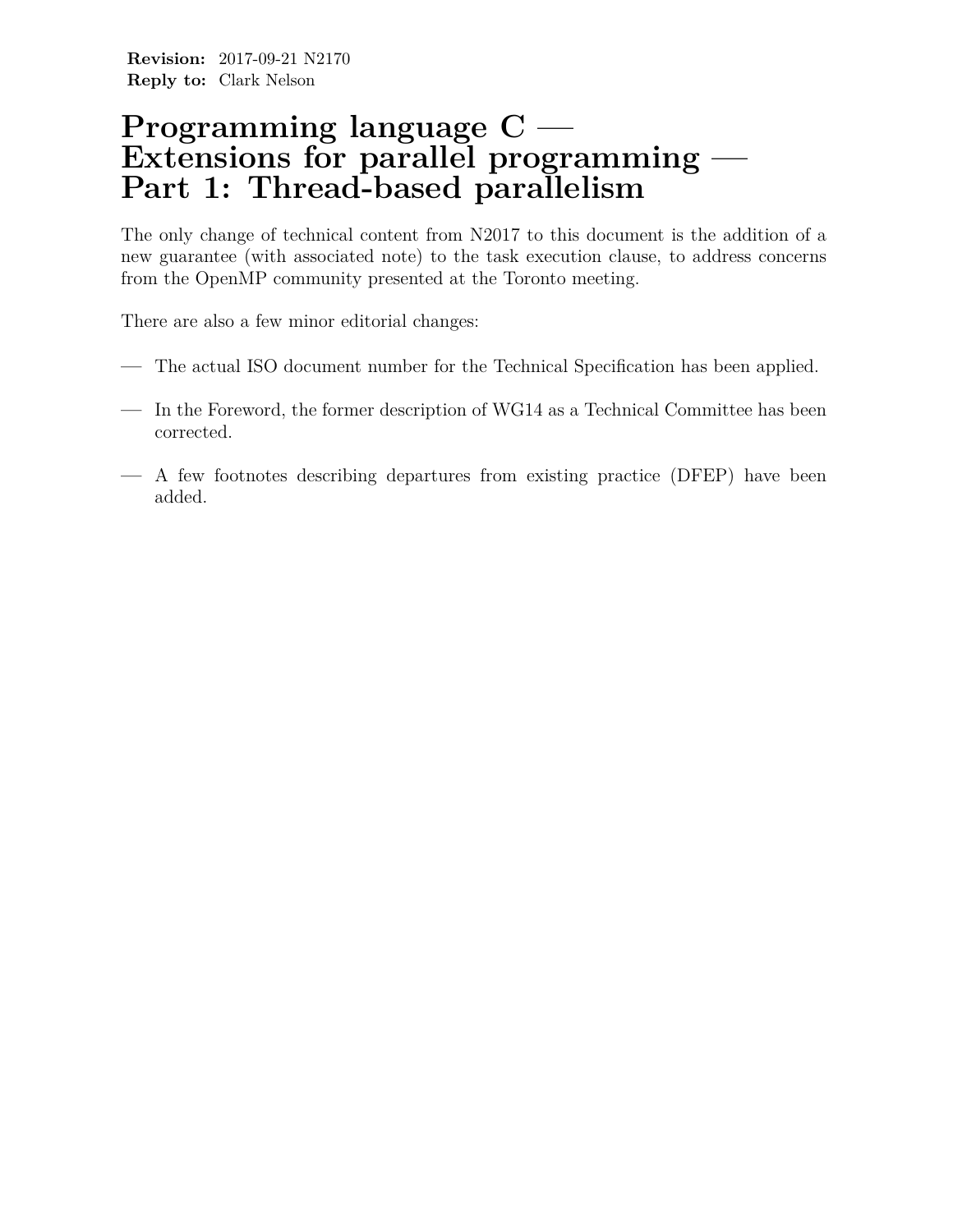**21938-1:***2019* **(E) 2017-09-21 N2170**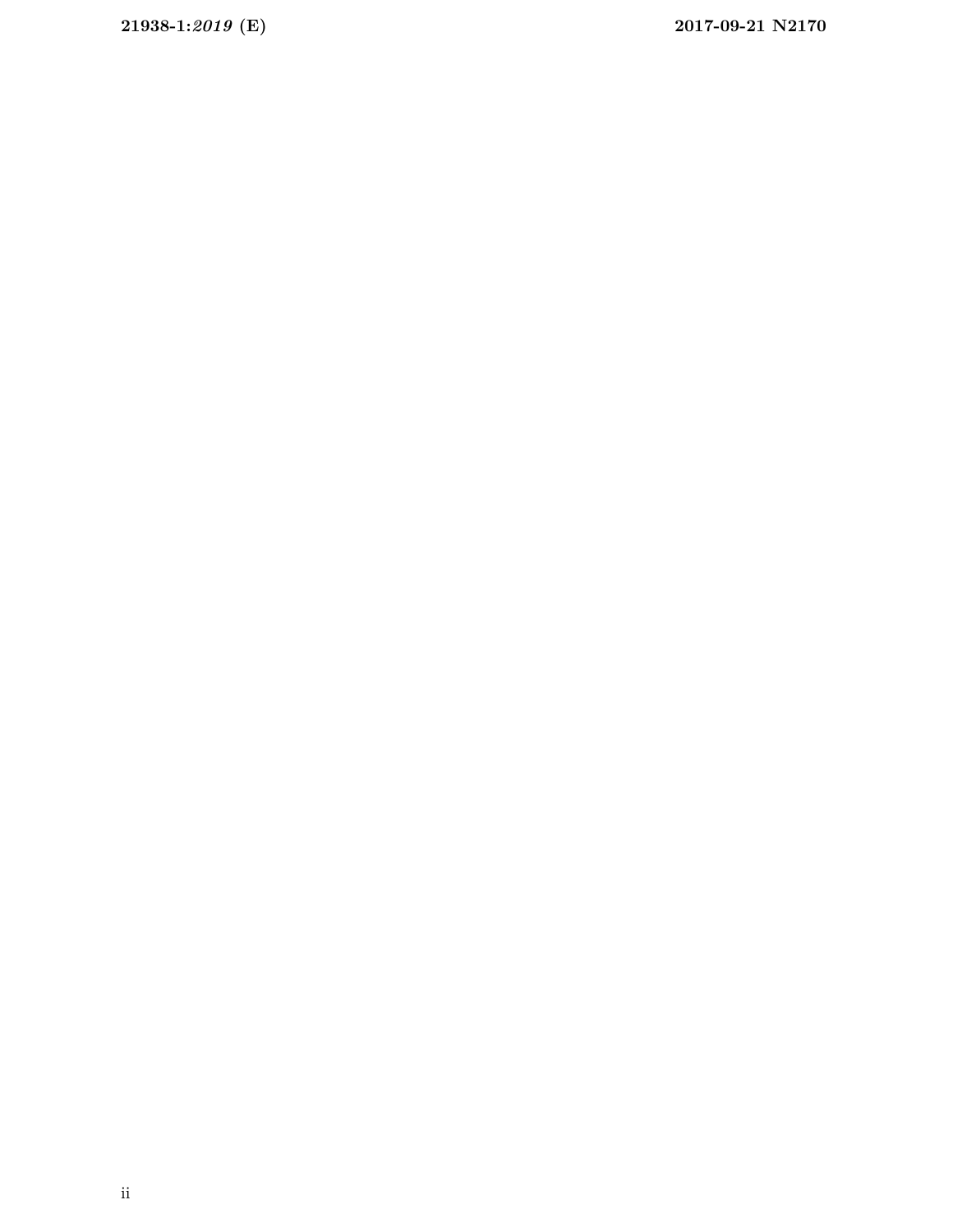#### **2017-09-21 N2170 21938-1:***2019* **(E)**

|                | Contents   |                                                                                                                                                                                                                                | Page                             |
|----------------|------------|--------------------------------------------------------------------------------------------------------------------------------------------------------------------------------------------------------------------------------|----------------------------------|
| $\mathbf{1}$   |            |                                                                                                                                                                                                                                | $\mathbf{1}$                     |
| $\overline{2}$ |            |                                                                                                                                                                                                                                | $\mathbf{1}$                     |
| 3              |            | Terms and definitions enterprise in the contract of the contract of the contract of the contract of the contract of the contract of the contract of the contract of the contract of the contract of the contract of the contra | $\overline{2}$                   |
| $\overline{4}$ |            |                                                                                                                                                                                                                                | 3                                |
| $\overline{5}$ |            |                                                                                                                                                                                                                                | 3                                |
|                |            |                                                                                                                                                                                                                                |                                  |
| 6              |            |                                                                                                                                                                                                                                | $\overline{4}$                   |
| $\overline{7}$ |            |                                                                                                                                                                                                                                | $\overline{5}$                   |
|                | 7.1<br>7.2 |                                                                                                                                                                                                                                | $\overline{5}$<br>$\overline{5}$ |
|                | 7.3        | Reduction conversions expansions and conversions are all the set of the set of the set of the set of the set of the set of the set of the set of the set of the set of the set of the set of the set of the set of the set of  | 9                                |
|                | 7.4        |                                                                                                                                                                                                                                | 9                                |
|                | 7.5        | Integration with the $C$ standard $\ldots \ldots \ldots \ldots \ldots \ldots \ldots \ldots \ldots$                                                                                                                             | 10                               |
|                | 7.6        |                                                                                                                                                                                                                                | 13                               |
|                |            |                                                                                                                                                                                                                                |                                  |
| 8              | Captures   |                                                                                                                                                                                                                                | 14                               |
|                | 8.1        |                                                                                                                                                                                                                                | 14                               |
|                | 8.2        |                                                                                                                                                                                                                                | 14                               |
|                | 8.3        |                                                                                                                                                                                                                                | 15                               |
| 9              |            | Counted loops                                                                                                                                                                                                                  | 17                               |
|                | 9.1        |                                                                                                                                                                                                                                | 17                               |
|                | 9.2        |                                                                                                                                                                                                                                | 17                               |
|                | 9.3        |                                                                                                                                                                                                                                | 17                               |
|                | 9.3.1      | Introduction                                                                                                                                                                                                                   | 17                               |
|                | 9.3.2      | Constraints on the form of the control clauses                                                                                                                                                                                 | 17                               |
|                | 9.3.3      |                                                                                                                                                                                                                                | 18                               |
|                | 9.3.4      |                                                                                                                                                                                                                                | 19                               |
|                | 9.3.5      | Dynamic constraints $\ldots \ldots \ldots \ldots \ldots \ldots \ldots \ldots \ldots \ldots \ldots$                                                                                                                             | 20                               |
|                | 9.4        | Constraints on a counted range-based for statement $\ldots \ldots \ldots \ldots \ldots$                                                                                                                                        | 20                               |
|                |            |                                                                                                                                                                                                                                |                                  |
| <b>10</b>      |            |                                                                                                                                                                                                                                | 21                               |
| 11             |            | <b>Task statements</b>                                                                                                                                                                                                         | 22                               |
|                | 11.1       |                                                                                                                                                                                                                                | 22                               |
|                | 11.2       |                                                                                                                                                                                                                                | 22                               |
|                | 11.3       |                                                                                                                                                                                                                                | 23                               |
|                | 11.4       | The task sync statement $\dots \dots \dots \dots \dots \dots \dots \dots \dots \dots \dots \dots \dots$                                                                                                                        | 23                               |
|                | 11.5       |                                                                                                                                                                                                                                | 23                               |
| 12             |            |                                                                                                                                                                                                                                | 25                               |
|                | 12.1       |                                                                                                                                                                                                                                | 25                               |
|                | 12.2       |                                                                                                                                                                                                                                | 26                               |
|                | 12.3       |                                                                                                                                                                                                                                | 26                               |
|                | 12.4       |                                                                                                                                                                                                                                | 26                               |
|                | 12.5       |                                                                                                                                                                                                                                | 27                               |
|                | 12.6       | The affinity parameter $\dots \dots \dots \dots \dots \dots \dots \dots \dots \dots \dots \dots \dots$                                                                                                                         | 27                               |
|                |            |                                                                                                                                                                                                                                |                                  |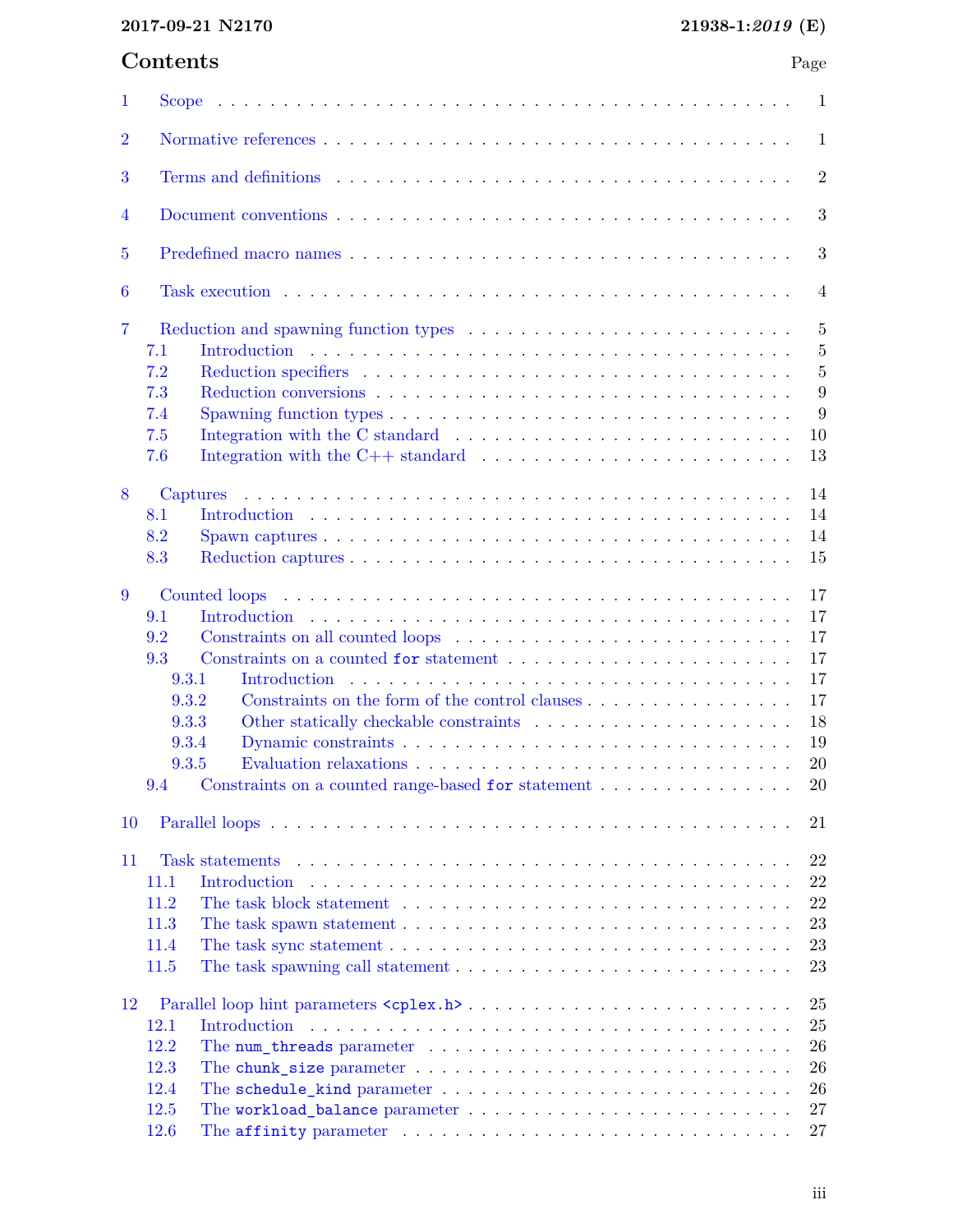| 21938-1:2019 (E) |  |
|------------------|--|
|                  |  |

## **Tables**

| Table $1$ — Combination method for built-in combiners $\dots \dots \dots \dots \dots \dots$                         |  |
|---------------------------------------------------------------------------------------------------------------------|--|
| Table 2 — Default initializers for built-in combiners $\ldots \ldots \ldots \ldots \ldots \ldots \ldots$            |  |
|                                                                                                                     |  |
| Table $4$ — Method of advancing an induction variable $\dots \dots \dots \dots \dots \dots \dots \dots \dots \dots$ |  |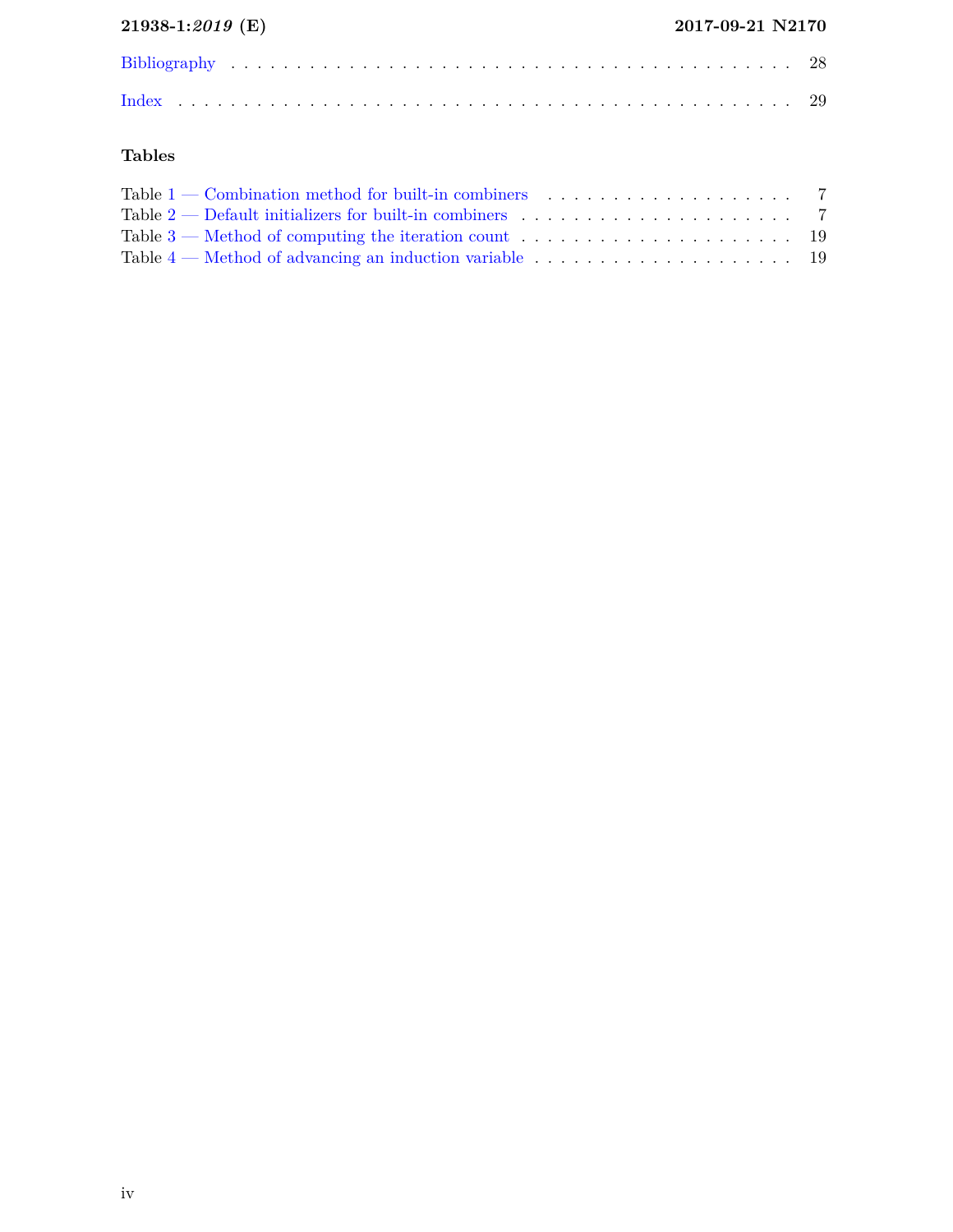## **Foreword**

ISO (the International Organization for Standardization) is a worldwide federation of national standards bodies (ISO member bodies). The work of preparing International Standards is normally carried out through ISO technical committees. Each member body interested in a subject for which a technical committee has been established has the right to be represented on that committee. International organizations, governmental and non-governmental, in liaison with ISO, also take part in the work. ISO collaborates closely with the International Electrotechnical Commission (IEC) on all matters of electrotechnical standardization.

International Standards are drafted in accordance with the rules given in the ISO/IEC Directives, Part 2.

The main task of technical committees is to prepare International Standards. Draft International Standards adopted by the technical committees are circulated to the member bodies for voting. Publication as an International Standard requires approval by at least 75% of the member bodies casting a vote.

In other circumstances, particularly when there is an urgent market requirement for such documents, a technical committee may decide to publish other types of normative document:

- **—** an ISO Publicly Available Specification (ISO/PAS) represents an agreement between technical experts in an ISO working group and is accepted for publication if it is approved by more than 50% of the members of the parent committee casting a vote;
- **—** an ISO Technical Specification (ISO/TS) represents an agreement between the members of a technical committee and is accepted for publication if it is approved by  $2/3$  of the members of the committee casting a vote.

An ISO/PAS or ISO/TS is reviewed every three years with a view to deciding whether it can be transformed into an International Standard.

ISO/TS 21938-1 was prepared by Working Group ISO/IEC JTC1/SC22/WG14.  $^{1}$ 

Attention is drawn to the possibility that some of the elements of this document may be the subject of patent rights. ISO shall not be held responsible for identifying any or all such patent rights.

<span id="page-4-0"></span> $<sup>1</sup>$ FYI: This is the only paragraph in the Foreword that has anything in it that's not just boilerplate.</sup>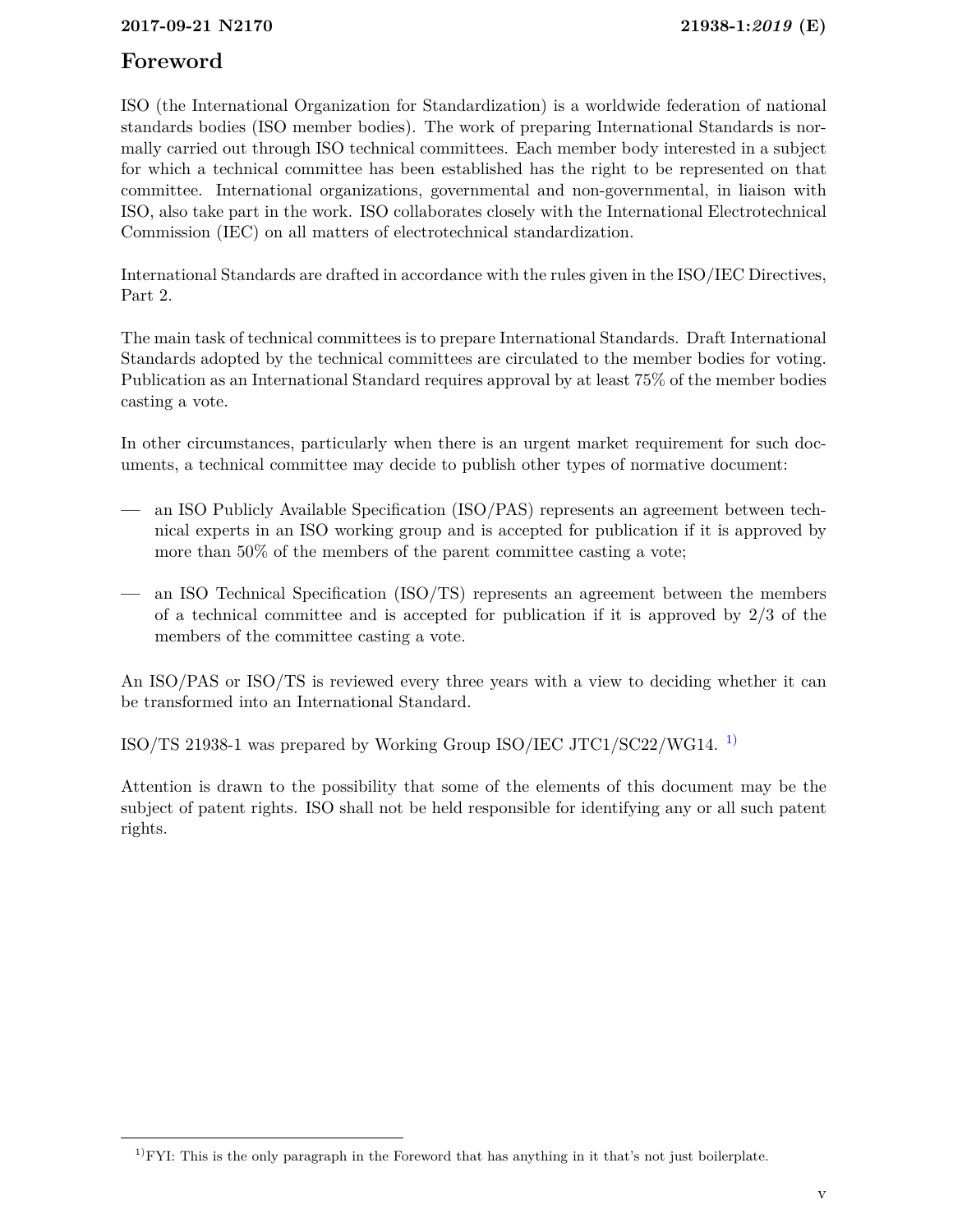## **Introduction**

Attention is drawn to the possibility that some of the elements of this document may be the subject of patent rights other than those mentioned above. ISO [and/or] IEC shall not be held responsible for identifying any or all such patent rights.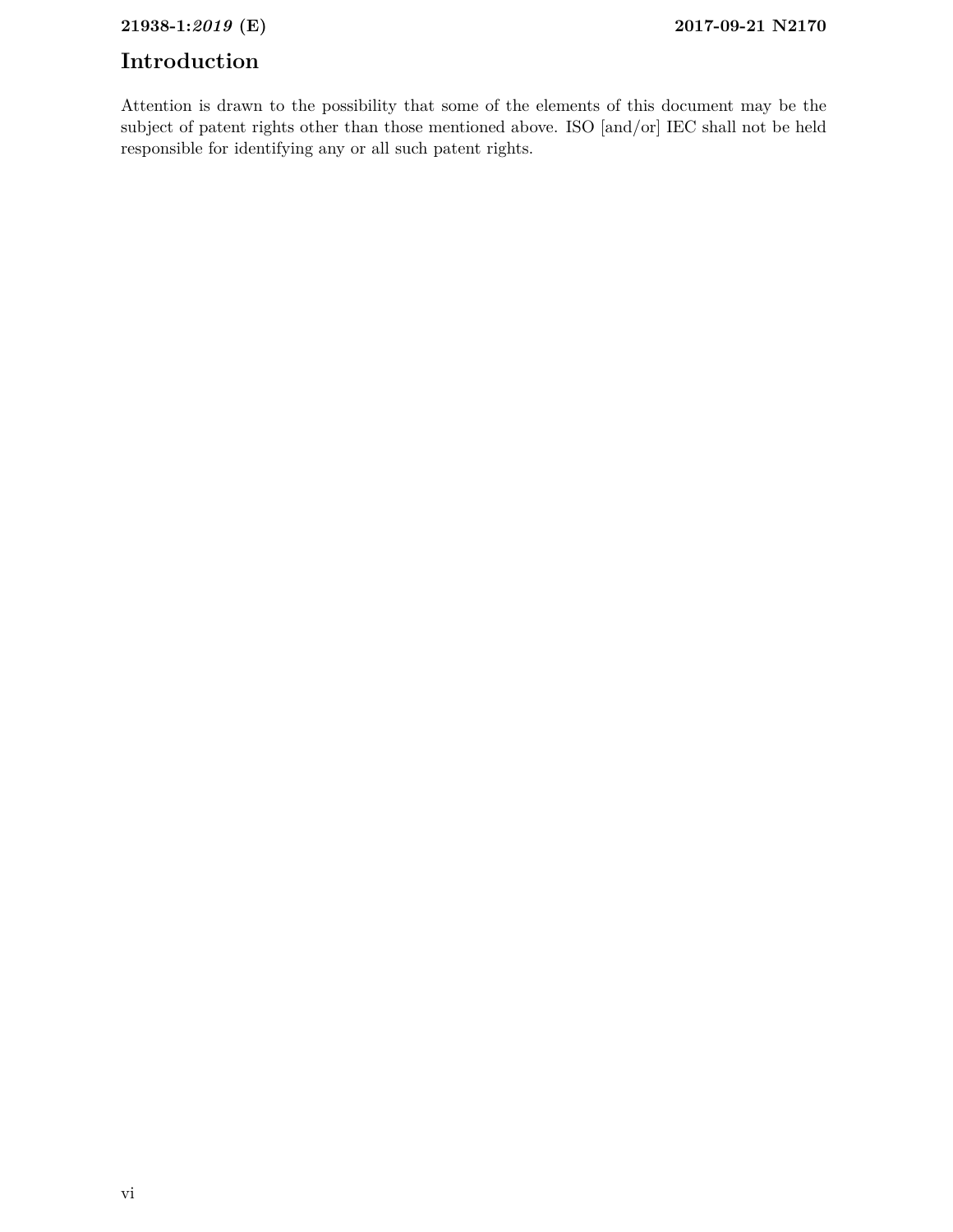# **Programming languages —**  $\mathbf{C}$ **Extensions for parallel programming**

## <span id="page-6-0"></span>**1 Scope**

The following are within the scope of this technical specification:

**—** Extensions to the C language to simplify writing a parallel program.

The following are outside the scope of this technical specification:

**—** Support for writing a concurrent program.

## <span id="page-6-1"></span>**2 Normative references**

The following normative documents contain provisions which, through reference in this text, constitute provisions of this technical specification. For dated references, subsequent amendments to, or revisions of, any of these publications do not apply. However, parties to agreements based on this technical specification are encouraged to investigate the possibility of applying the most recent editions of the normative documents indicated below. For undated references, the latest edition of the normative document referred to applies. Members of ISO and IEC maintain registers of currently valid International Standards.

ISO/IEC 9899:2011(E), *Programming languages — C*

ISO/IEC 14882:2014(E), *Programming languages — C++*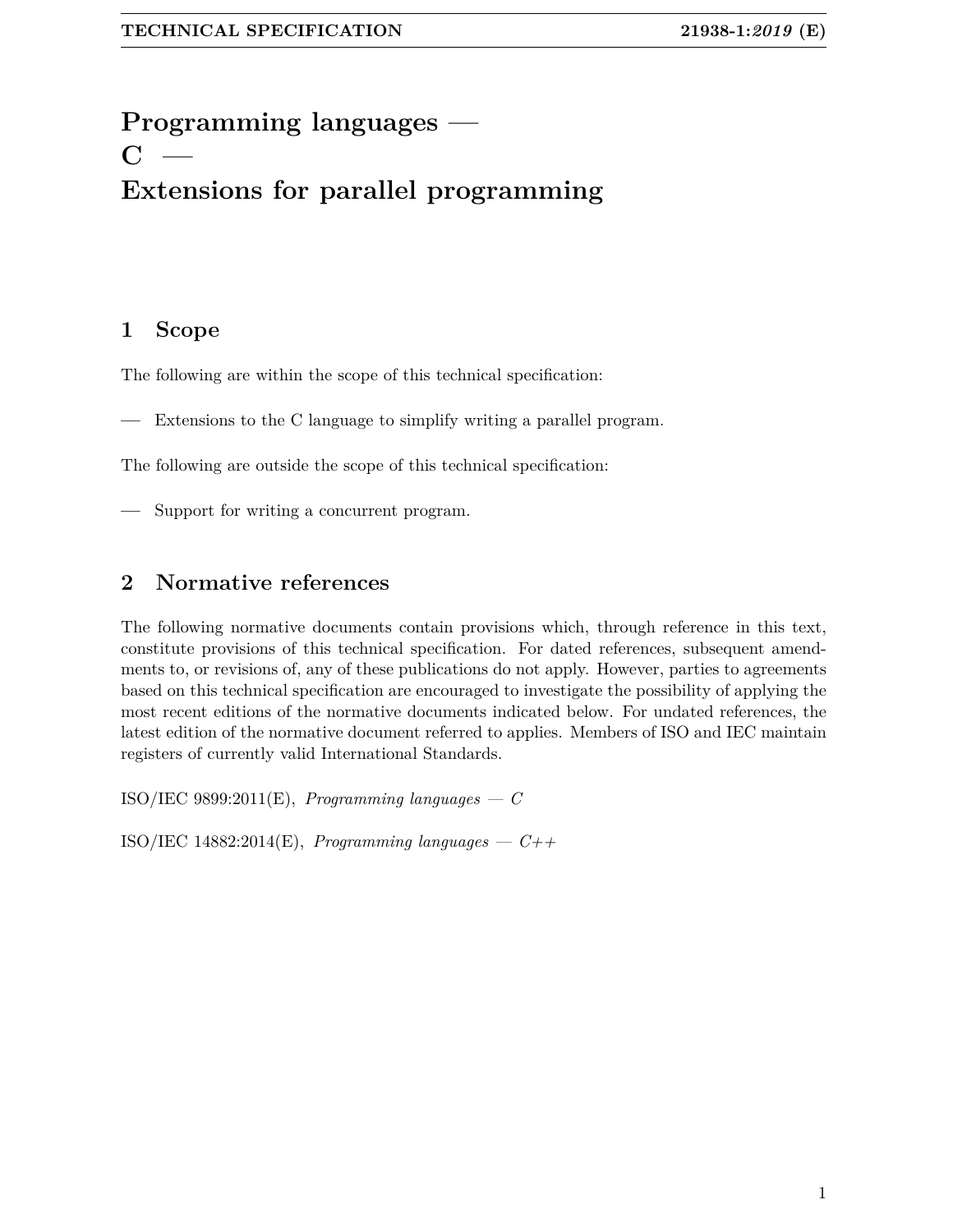## <span id="page-7-1"></span><span id="page-7-0"></span>**3 Terms and definitions**

For the purposes of this document, the following terms and definitions apply.

#### **3.1**

#### **thread**

either the main thread of the program, or a thread created by the program using thrd\_create, or a worker thread

#### **3.2**

#### **worker thread**

thread created by the implementation (as if by thrd\_create) for the purpose of executing tasks in parallel

#### **3.3**

#### **task**

subsection of the flow of control within a program that can be correctly executed asynchronously with respect to other, independent tasks in the program

#### **3.4**

#### **concurrent program**

program that uses multiple concurrent interacting threads of execution, each with its own progress requirements

EXAMPLE 1 A program that has separate server and client threads is a concurrent program.

#### **3.5**

#### **parallel program**

program whose computation involves independent tasks, which may be distributed across multiple computational units to be executed simultaneously

NOTE 1 If sufficient computational resources are available, a parallel program may execute significantly faster than an otherwise equivalent serial program.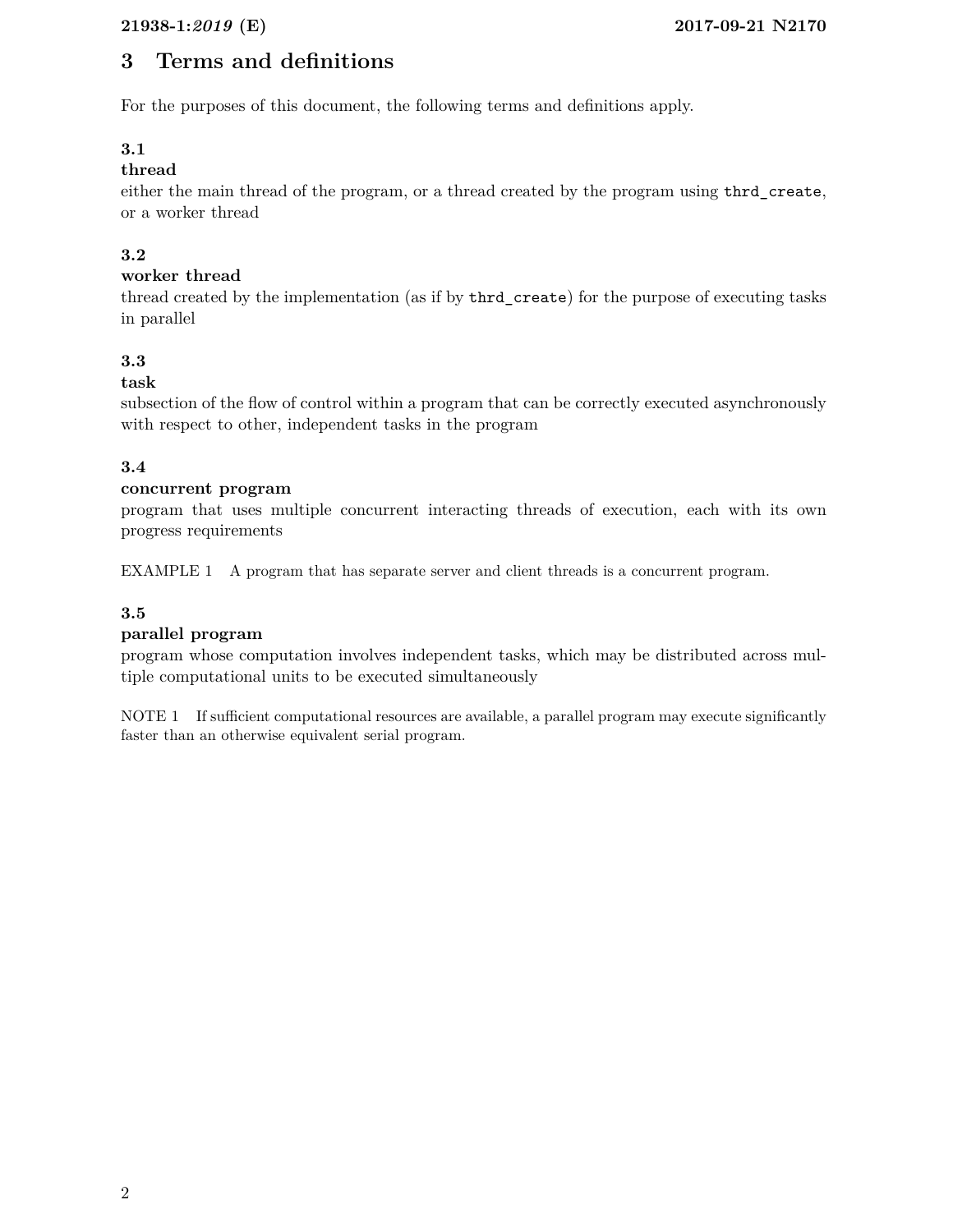## <span id="page-8-0"></span>**4 Document conventions**

- 1 This source and issue list for this document are hosted at [<https://github.com/wg14-cplex/](https://github.com/wg14-cplex/epp) [epp>](https://github.com/wg14-cplex/epp).
- <sup>2</sup>  $|C++$ : Text that is specific to  $C++$  is enclosed in square brackets and presented in oblique sans-serif type. ]
- <sup>3</sup> Definitions of terms and grammar non-terminals defined in the C  $/C++$ : or  $C++$  standard are not duplicated in this document. Terms and grammar non-terminals defined in this document are referenced in the index. The "cplex\_" prefix of library identifiers is omitted from the index entry.
- 4 According to the ISO editing directives, the use of footnotes "shall be kept to a minimum." Almost all of the footnotes in this document are not intended to survive to final publication. Most footnotes are classified by an abbreviation:

**FYI:** A point of information.

**DFEP:** Departure from existing practice.

## <span id="page-8-1"></span>**5 Predefined macro names**

1 The following macro name is defined by the implementation:

**\_\_STDC\_PARALLEL\_EXT\_\_:** The integer constant 201709.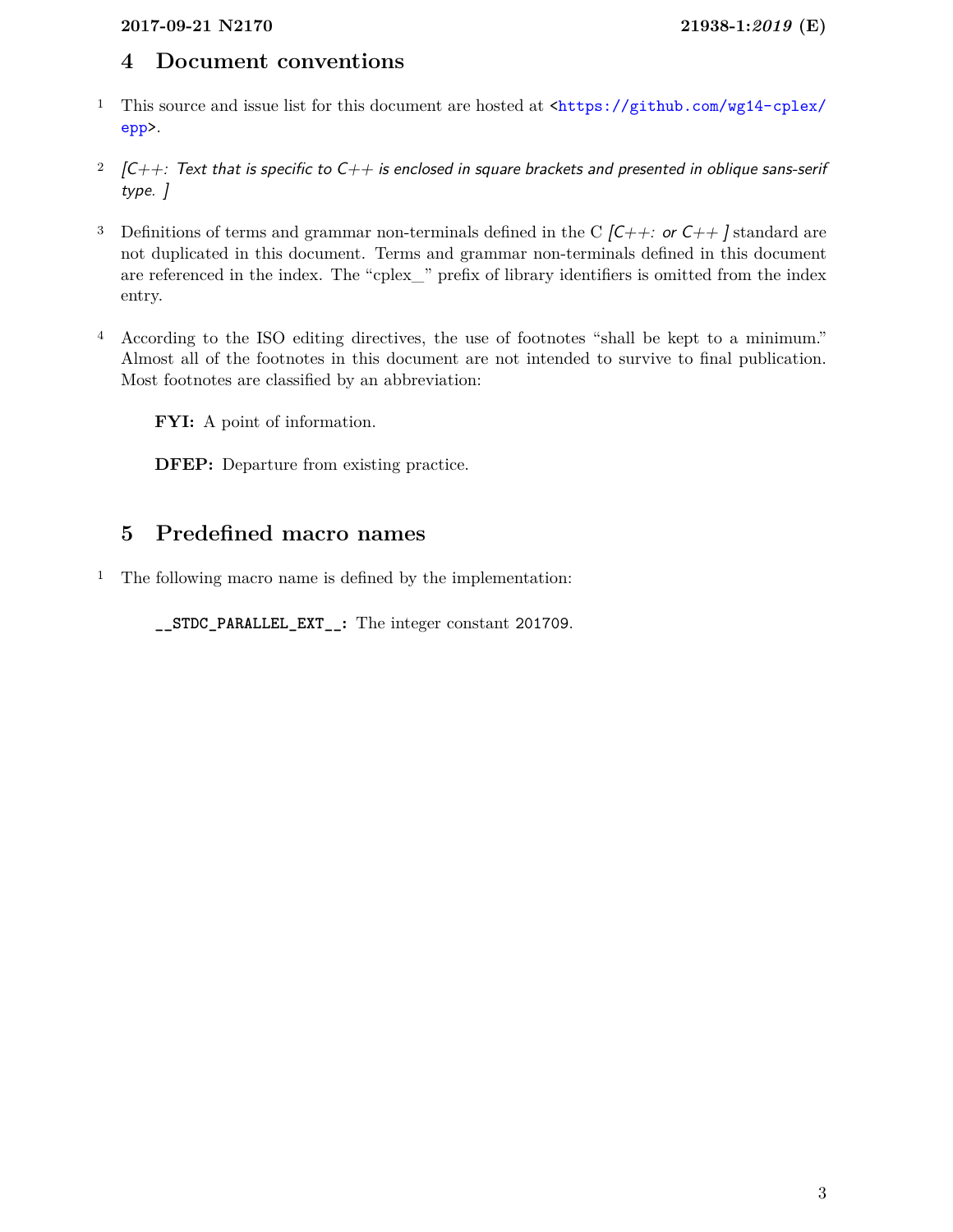## <span id="page-9-2"></span><span id="page-9-0"></span>**6 Task execution**

- <sup>1</sup> A task is permitted to execute either in the invoking thread or in a worker thread implicitly created by the implementation. Independent tasks executing in the same thread are indeterminately sequenced with respect to one another. Independent tasks executing in different threads are unsequenced with respect to one another.
- 2 When execution of an independent task completes, execution *joins* with its parent task. The completion of a task synchronizes with the completion of the associated task block, or with the next execution of a sync statement within the associated task block.
- 3 It is unspecified whether a worker thread is reused for multiple tasks during the execution of a program. The lifetimes (creation and termination points) of worker threads are unspecified. An attempt by the program to terminate, detach or join with a worker thread results in undefined behavior.
- 4 The mapping of tasks to worker threads is unspecified, except that the code immediately following a task block is guaranteed to be executed by the same thread as that which executed the code immediately preceding that task block. The mapping of a task to a worker thread is stable, except at spawn or join points.<sup>[2\)](#page-9-1)</sup>

NOTE 1 This means, for example, that a mutex acquired outside of a task block can be neither acquired nor released within the task block, since there is no assurance that such an action would occur on the same thread (for unlock) or on a different thread (for lock).

<span id="page-9-1"></span><sup>2)</sup>Should the statements of a task block be allowed to execute on a different thread than the one that entered the task block?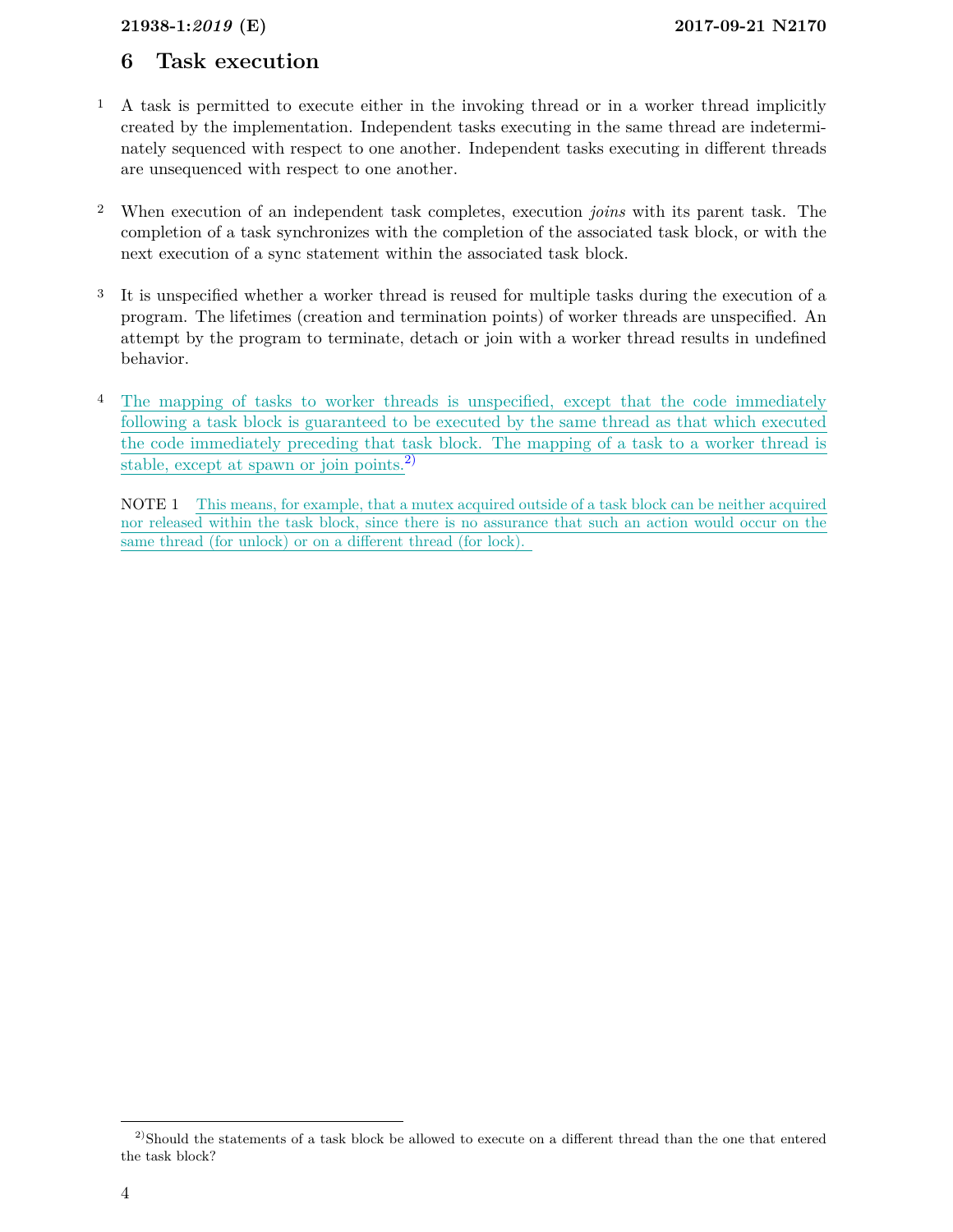## <span id="page-10-5"></span><span id="page-10-1"></span><span id="page-10-0"></span>**7 Reduction and spawning function types**

#### **7.1 Introduction**

- 1 A *reduction type* describes a member object with a particular type, called the *proxied type*, and an associated combiner operation, along with other optional aspects, to support common parallel computations. [3\)](#page-10-3)
- 2 Attempting to access an object with reduction type and either thread or allocated storage duration results in undefined behavior.
- 3 The \_Task \_Call qualifier (also called the "spawning function qualifier") is in a new syntactic category for qualifiers of function types. It can be used to write functions that can spawn tasks and return while some of those tasks are still running.  $\frac{4}{3}$

#### <span id="page-10-2"></span>**7.2 Reduction specifiers**

#### **Syntax**

```
reduction-specifier:
     _Reduction identifieropt { reduction-aspect-list }
    _Reduction identifier
```

```
reduction-aspect-list:
     reduction-aspect
     reduction-aspect-list , reduction-aspect
```
*reduction-aspect:*

\_Type : *type-name* \_Combiner : *combiner-operation* \_Initializer : *initializer* \_Finalizer : *constant-expression* \_Order : *reduction-order-constraint*

*combiner-operation: constant-expression builtin-combiner-operation*

*builtin-combiner-operation:* one of  $* = +=$  $&=$  ^= | = \_And \_Or \_Min \_Max \_Last

<span id="page-10-3"></span>3)DFEP: In OpenMP, reductions are expressed using clauses referring to variables, not using specific types. In Cilk, reductions are expressed using reduction types, which are class types in C++; in C, they are composed using macros.

<span id="page-10-4"></span>4)DFEP: Cilk does not have this capability. In OpenMP, this can be done implicitly, without annotating the function.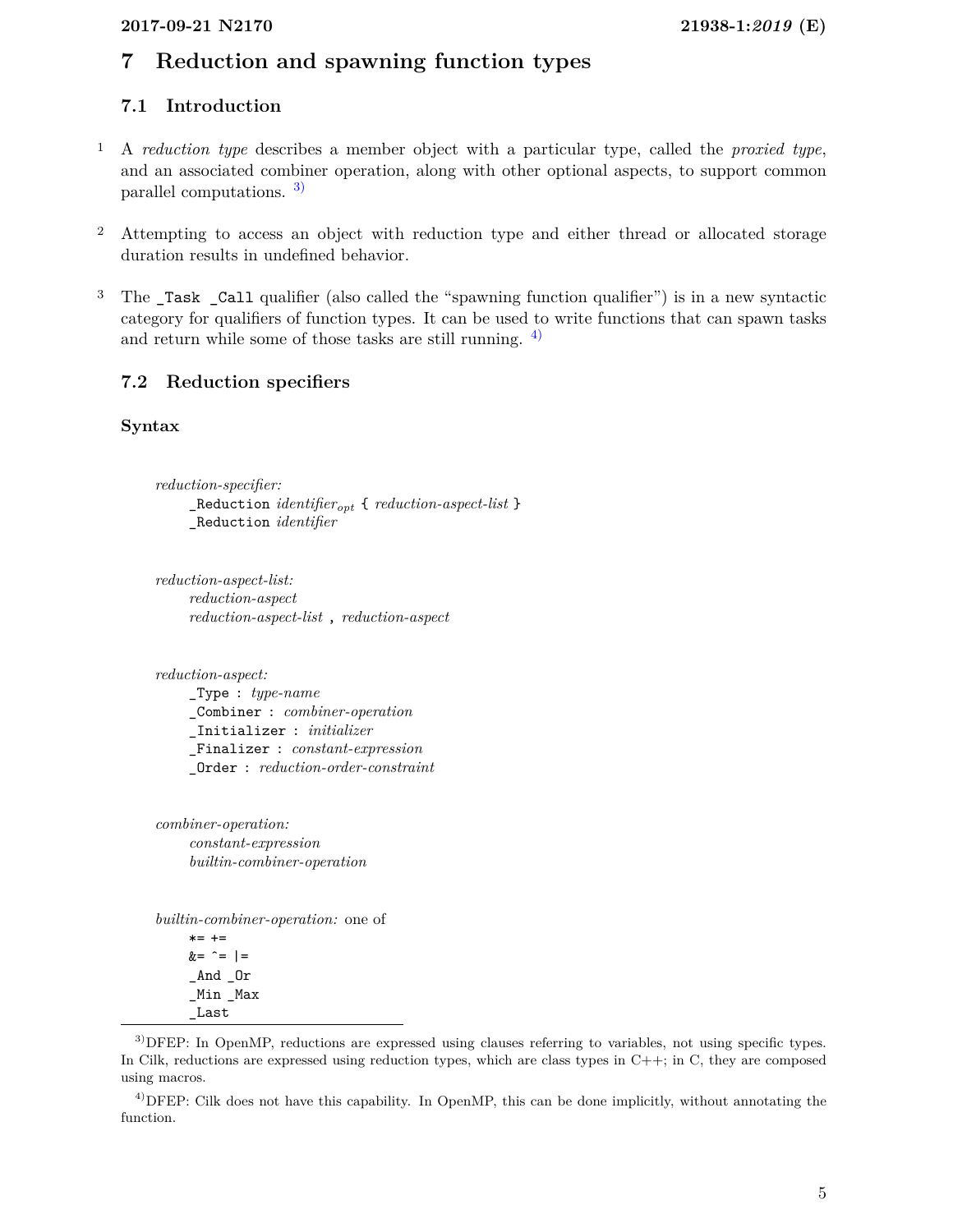<span id="page-11-1"></span>*reduction-order-constraint:* \_Commutative \_Associative

#### **Constraints**

- <sup>1</sup> The type and combiner aspects shall be present in every reduction specifier. Any given kind of aspect shall not be present more than once in a reduction specifier.
- 2 The proxied type of a reduction shall be one of the following: an unqualified arithmetic type, an unqualified pointer to object type, or an unqualified complete structure or union type.
- 3 If the combiner is a constant expression, then it shall be an address constant referring to a function taking two arguments, both of pointer-to-proxied type. If it is a compound assignment operator, then it shall be one for which the constraints of the corresponding combination method are satisfied using lvalues having the proxied type.<sup>[5\)](#page-11-0)</sup> If it is  $\Delta$ nd or  $\Delta$ r, the proxied type shall be an integer type. If it is Min or Max, the proxied type shall be a real arithmetic type.
- <sup>4</sup> If the combiner aspect of a reduction is any of the builtin combiner operations other than  $-$ Last, then the initializer of the reduction, if specified, shall be a constant expression suitable to initialize an object of the proxied type to the default initializer value corresponding to the combiner operation, as specified in Table [2.](#page-12-1) Otherwise, the initializer of a reduction, if specified, shall be suitable to initialize an object of the proxied type having static storage duration, or shall be an address constant referring to a function. If it is an address constant, it shall refer to a function taking one argument of pointer-to-proxied type.
- 5 The finalizer of a reduction, if specified, shall be an address constant referring to a function taking one argument of pointer-to-proxied type.

#### **Semantics**

6 A reduction type is a type containing a proxied member of an associated proxied type. Each concurrently-executing task that refers to an object of reduction type has its own distinct proxied member object (called its *view*) of the object.

NOTE 1 Thus, when they are used as intended, reduction objects can be updated from different tasks without causing data races.

- 7 At any point within a parallel computation, the value of a view reflects a sub-computation on the reduction object. At some point after the completion of a set of tasks, partial results are combined, two at a time, using the combiner operation of the reduction type to merge one view into another. The resulting value reflects the union of the sub-computations on the two original views.
- 8 A reduction object is *serially consistent* when no other task that could access it in parallel is executing. A serially consistent reduction object has a single view, called the *root view*, reflecting the entire set of computations on the reduction object since its creation.
- 9 If the combiner operation is a function pointer, the combination is performed by executing:

(\* *combiner*)(& *into\_view*, & *from\_view*);

<span id="page-11-0"></span> $^{5)}$  For example, if the proxied type is a floating type, the operator shall not be  $\vert$ =.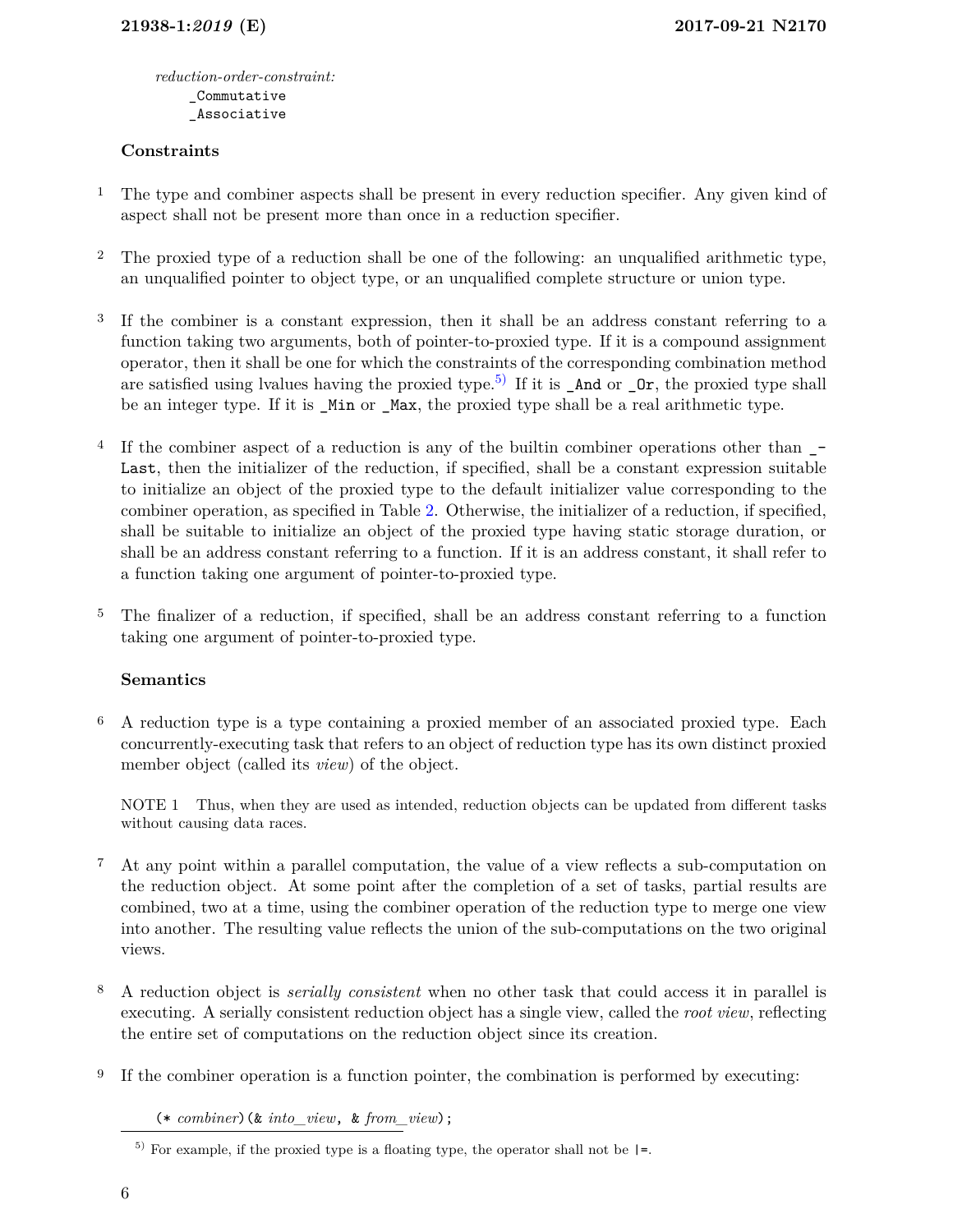Otherwise the combination is performed according to Table [1.](#page-12-0) In all cases the object designated into\_view is expected to be modified to reflect the combined sub-computations. The object designated from view is unused after being combined with into view except as the argument to the finalizer.

NOTE 2 There is no guarantee which thread will execute the combiner between two concurrent tasks. As a result, use of thread-local state by a combiner is not fully reliable. The floating-point environment (<fenv.h>) is an example of thread-local state. Therefore, to reliably use the floating-point environment with combiner operations, a copy of the floating-point environment should be incorporated into the proxied type of the reduction. At the beginning of the combiner function, the floating-point environment should be saved in a local object, and loaded from the destination view. At the end of the combiner function, the floating-point environment should be saved back to the destination view, and reloaded from the local object.

|                             | Specified combiner   Combination method                     |
|-----------------------------|-------------------------------------------------------------|
| $* =$                       | $into\_view \coloneqq from\_view;$                          |
| $+=$                        | $into\_view \vcentcolon= from\_view;$                       |
| $\&=$                       | $into\_view$ &= $from\_view$ ;                              |
| $\hat{z}$                   | $into\_view \sim from\_view;$                               |
| $=$                         | $into\_view$  = $from\_view$ ;                              |
| _And                        | $into\_view = into\_view$ && $from\_view$ ;                 |
| $\overline{\phantom{a}}$ Or | $into\_view = into\_view \mid \mid from\_view ;$            |
| Min                         | if (from view $\leq$ into view ) into view = from view;     |
| Max                         | if ( $from\_view > into\_view$ ) into view = $from\_view$ ; |
| Last                        | $into\;view = from\;view;\;$                                |

<span id="page-12-0"></span>**Table 1 – Combination method for built-in combiners**

10 At some unspecified point before a task refers to a reduction object for the first time, the view used by the task is allocated and initialized. For purposes of initialization, the root view behaves like a member of the reduction object. Every other view is initialized using the initializer of the reduction's type. If the initializer is a function pointer, the initialization is performed by executing:

#### (\* *initializer*)(& *view*);

Otherwise, the view is initialized as if it were an object with static storage duration, using the specified initializer. If the initializer is not specified, and the specified combiner is in Table [2,](#page-12-1) the view is initialized with the corresponding value from Table [2.](#page-12-1)

| Specified combiner Default initializer |                                                            |
|----------------------------------------|------------------------------------------------------------|
| $* =$                                  | the value 1, converted to the proxied type                 |
| $+=$                                   | the value 0, converted to the proxied type                 |
| $\&=$                                  | the bitwise complement of converting 0 to the proxied type |
| $\hat{ }$ =                            | the value 0, converted to the proxied type                 |
| $=$                                    | the value 0, converted to the proxied type                 |
| And                                    | the value 1, converted to the proxied type                 |
| $\overline{\phantom{a}}$ Or            | the value 0, converted to the proxied type                 |
| Min                                    | the maximum value representable by the proxied type        |
| Max                                    | the minimum value representable by the proxied type        |

<span id="page-12-1"></span>**Table 2 – Default initializers for built-in combiners**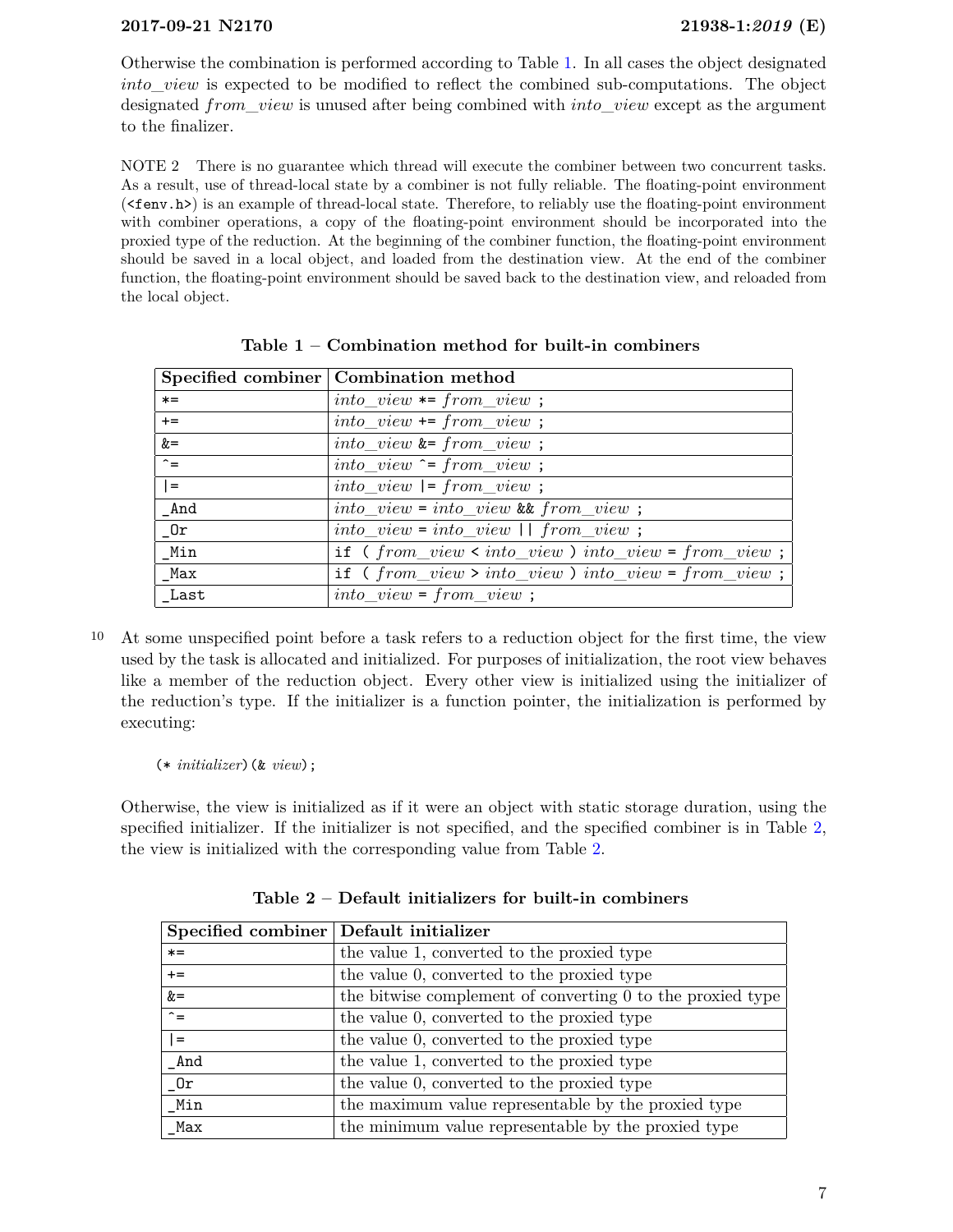- 11 It is unspecified whether a view is created for a task that does not access a specific reduction object. A task's view of a reduction object can be shared with other tasks that do not execute concurrently; it is not necessary that each task have a distinct view. Any initializer function is invoked only once for each distinct view, regardless how many tasks share that view.
- <sup>12</sup> If the type of a reduction object has a finalizer, after a view has been used as the *from* view argument to the combiner operation, the view is finalized by executing:

(\* *finalizer*)(& *view*);

The finalizer is not applied to the root view.

NOTE 3 A single view is never passed to concurrent invocations of the initializer, combiner operation, or finalizer of a reduction object.

13 Views are presented to the combiner operation in pairings that depend on the order aspect of the reduction type. In the following, for any point  $P$  at which the reduction object is serially consistent, let S represent the sequence of modifications that would be applied to the reduction object in the serialization of the program:

**\_Commutative:** View combinations can be paired arbitrarily. The value of the root view at P reflects all of the operations in S, but applied in an unspecified order.

NOTE 4 Operations that are sensitive to operand order (e.g., string append) or to operation grouping (e.g., addition in the presence of overflow) might yield nondeterministic results that differ from the serialization.

**\_Associative:** Views are presented to the combiner operation such that the values of into view and from view reflect consecutive subsequences of S, respectively called  $SL$ and  $SR$ . The value computed by the combiner operation (stored in *into* view) reflects the concatenation of  $SL$  and  $SR$ , which comprises a contiguous subsequence of S. The value of the root view at  $P$  reflects all of the operations in  $S$ , but applied in unspecified groupings.

NOTE 5 Operations that are sensitive to operation grouping (e.g., addition in the presence of overflow) might yield nondeterministic results that differ from the serialization.

- 14 If the combiner aspect of a reduction type is \_Last, the default for the order aspect is \_- Associative. Otherwise, the default for the order aspect is  $\sub{\mathsf{Commutative}}.6)$  $\sub{\mathsf{Commutative}}.6)$
- 15 Two reduction types declared in separate translation units are compatible if all of the following conditions are satisfied:
	- a) Neither is declared with a tag, or they are declared with the same tag.
	- b) Their proxied types are compatible.
	- c) Their combiner operations are the same (either the same builtin combiner operation or the same function).
	- d) Neither specifies a finalizer, or their finalizers are specified with equal values.

<span id="page-13-0"></span><sup>6)</sup>DFEP: Neither OpenMP nor Cilk supports specifying the order constraint for reduction. OpenMP reductions provide only the guarantees of \_Commutative; Cilk reductions provide the guarantees of \_Associative.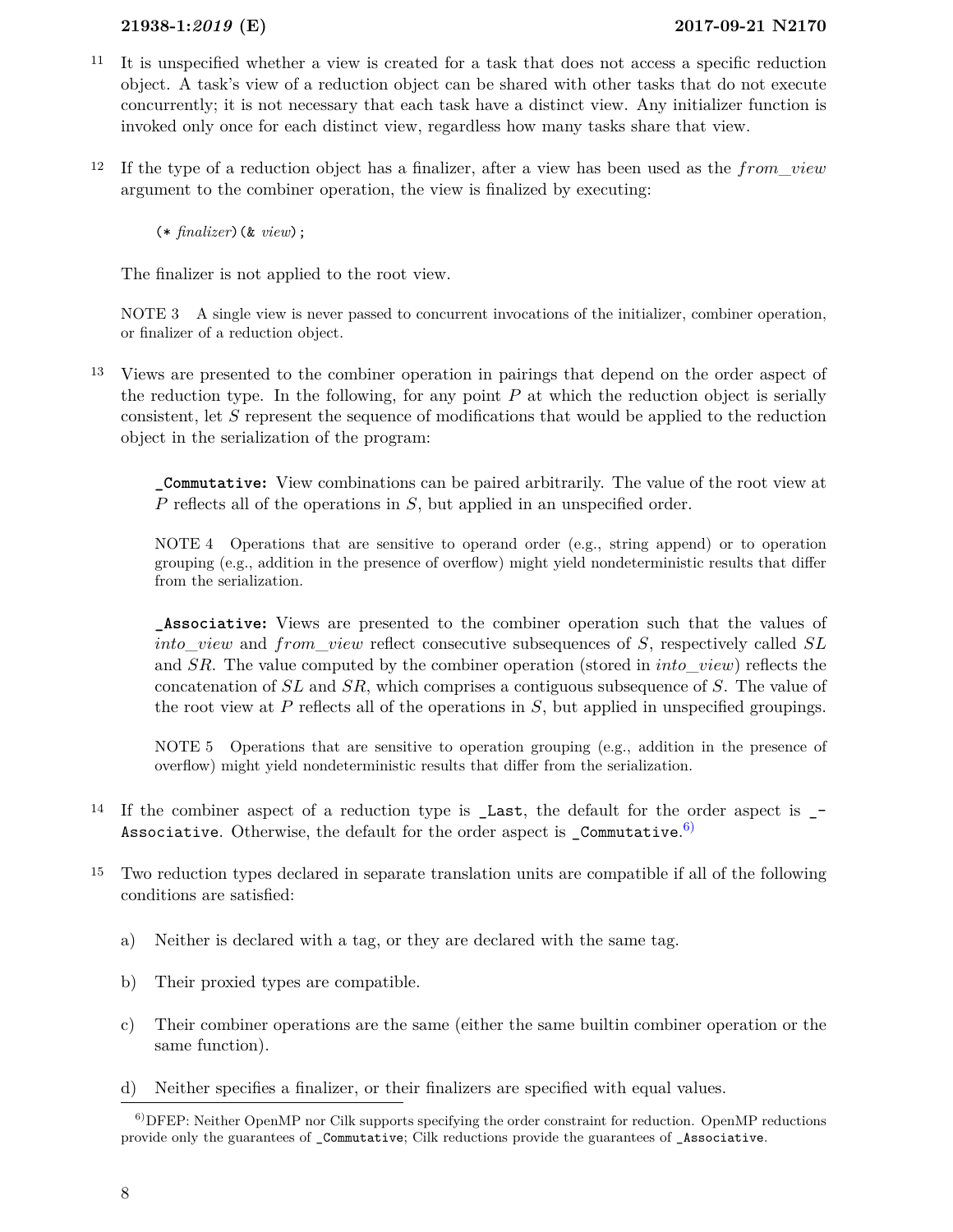- <span id="page-14-2"></span>e) Their order aspects are specified or defaulted to be the same.
- f) If either is specified with an initializer that is the address of a function, then the other is specified with an initializer that is the address of the same function; otherwise, corresponding scalar components of the proxied type are initialized with equal values, and in corresponding components with union type, members with compatible types are initialized.

#### <span id="page-14-0"></span>**7.3 Reduction conversions**

1 An lvalue with reduction type is implicitly converted, through a run-time view lookup, to an lvalue with its corresponding proxied type. This conversion is suppressed if the address of the lvalue is taken in a context where the result is immediately converted, implicitly or explicitly, to a pointer to the original reduction type.

EXAMPLE 1 Consider this code:

```
_RReduction int_add { _Type: int, _Combiner: += };
_Reduction int_add x, y;
x = y; // int assignment: both operands converted by view lookup
void f(_Reduction int_add *, int *);
f(&x, &y); // view lookup performed on y, but not on x
int *pi = &x;f(pi, \&x); // error
```
The last line of the example is an error because pi, as an expression, is not taking the address of a reduction-converted lvalue. The expression that takes that address is in the previous line. The reduction lvalue conversion can be suppressed during translation, but not necessarily reversed during execution. As a further example:

f((\_Reduction int\_add \*)pi, &x);

This is not an error, but the first argument passed to the function need not point to the reduction object, so undefined behavior results if it used as if it did.

#### <span id="page-14-1"></span>**7.4 Spawning function types**

**Syntax**

*spawning-function-qualifier:* \_Task \_Call

#### **Constraints**

1 A call to a function with spawning function type shall appear only within a task spawning call statement.

#### **Semantics**

2 A function whose declarator includes a spawning function qualifier has spawning function type. Such a function may return to its caller while some of its spawned tasks are still executing.

EXAMPLE 1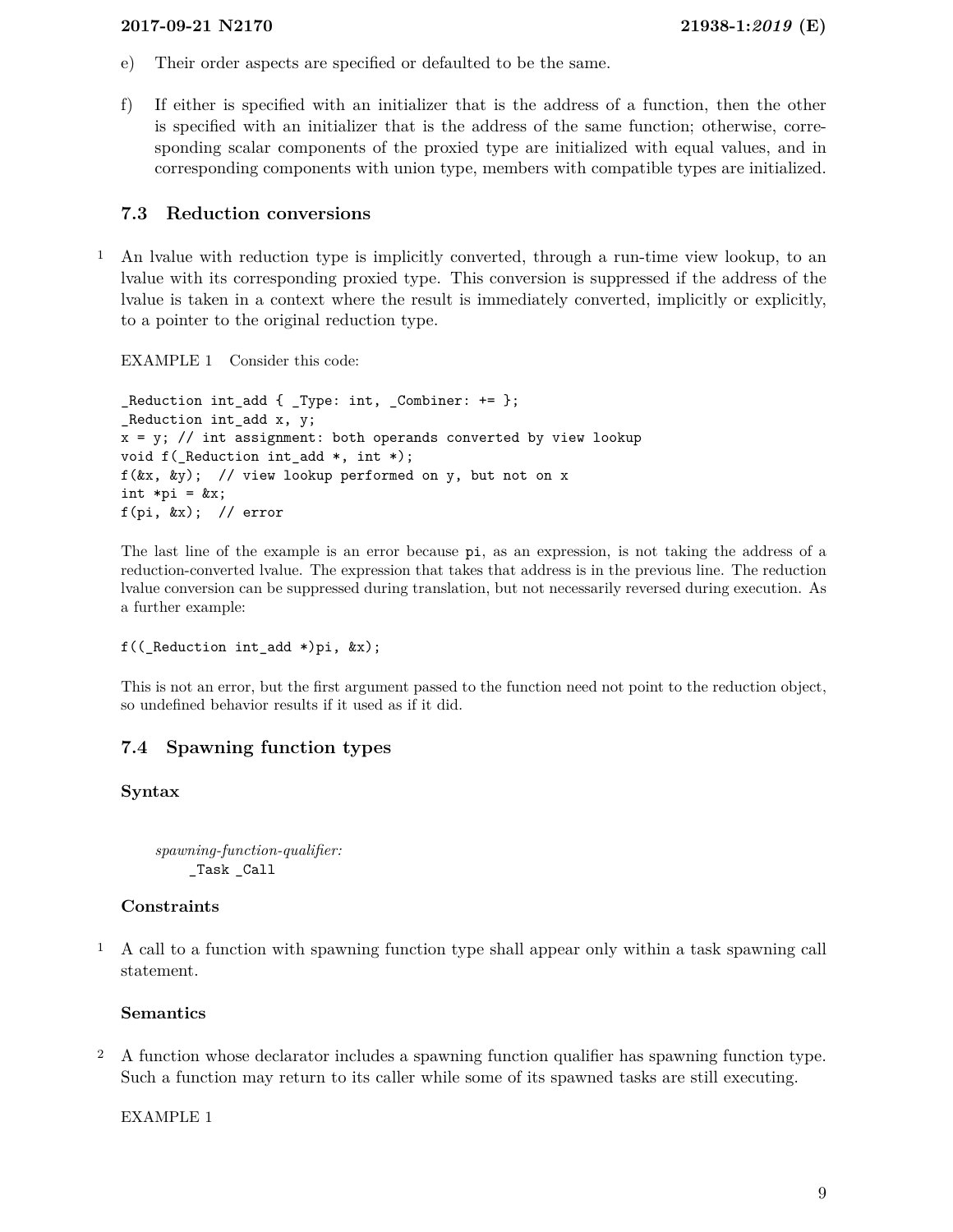```
int f(void) _Task _Call;
int (*g1(void) _Task _Call)(void);
int (*g2(void))(void) _Task _Call;
```
f is declared to be a spawning function returning int. g1 is declared to be a spawning function returning a pointer to a (non-spawning) function. g2 is declared to be a (non-spawning) function returning a pointer to a spawning function.

#### <span id="page-15-0"></span>**7.5 Integration with the C standard**

Change paragraph 7 of subclause 6.2.1 "Scopes of identifiers":

Structure, union, reduction, and enumeration tags have scope that begins just after the appearance of the tag in a type specifier that declares the tag. ...

Change the list item of paragraph 1 of subclause 6.2.3 "Name spaces of identifiers":

**—** the *tags* of structures, unions, reductions, and enumerations (disambiguated by following any of the keywords struct, union, \_Reduction, or enum);

Add a new item to the list in paragraph 20 of subclause 6.2.5 "Types" (following the item for union types):

**—** A *reduction type* describes a member object with a particular type, called the *proxied type*, and an associated combiner operation, along with other optional aspects, to support common parallel computations.

Change sub-bullet of paragraph 20 of subclause 6.2.5:

**—** A *function type* describes a function with specified return type. A function type is characterized by its return type, and the number and types of its parameters and its set of function qualifiers. A function type is said to be derived from its return type, and if its return type is  $T$ , the function type is sometimes called "function" returning T". The construction of a function type from a return type is called "function type derivation".

Change the grammar rule in subclause 6.4.1 "Keywords", by adding new alternatives:

*keyword:* one of *...* \_Reduction \_Task \_Block \_Spawn \_Sync \_Call \_Copy\_in \_Options

Add a new item to the list in paragraph 1 of subclause 6.5.16.1 "Simple assignment":

**—** the left operand has atomic, qualified, or unqualified pointer to some reduction type, and the right operand expression is the taking of the address of some object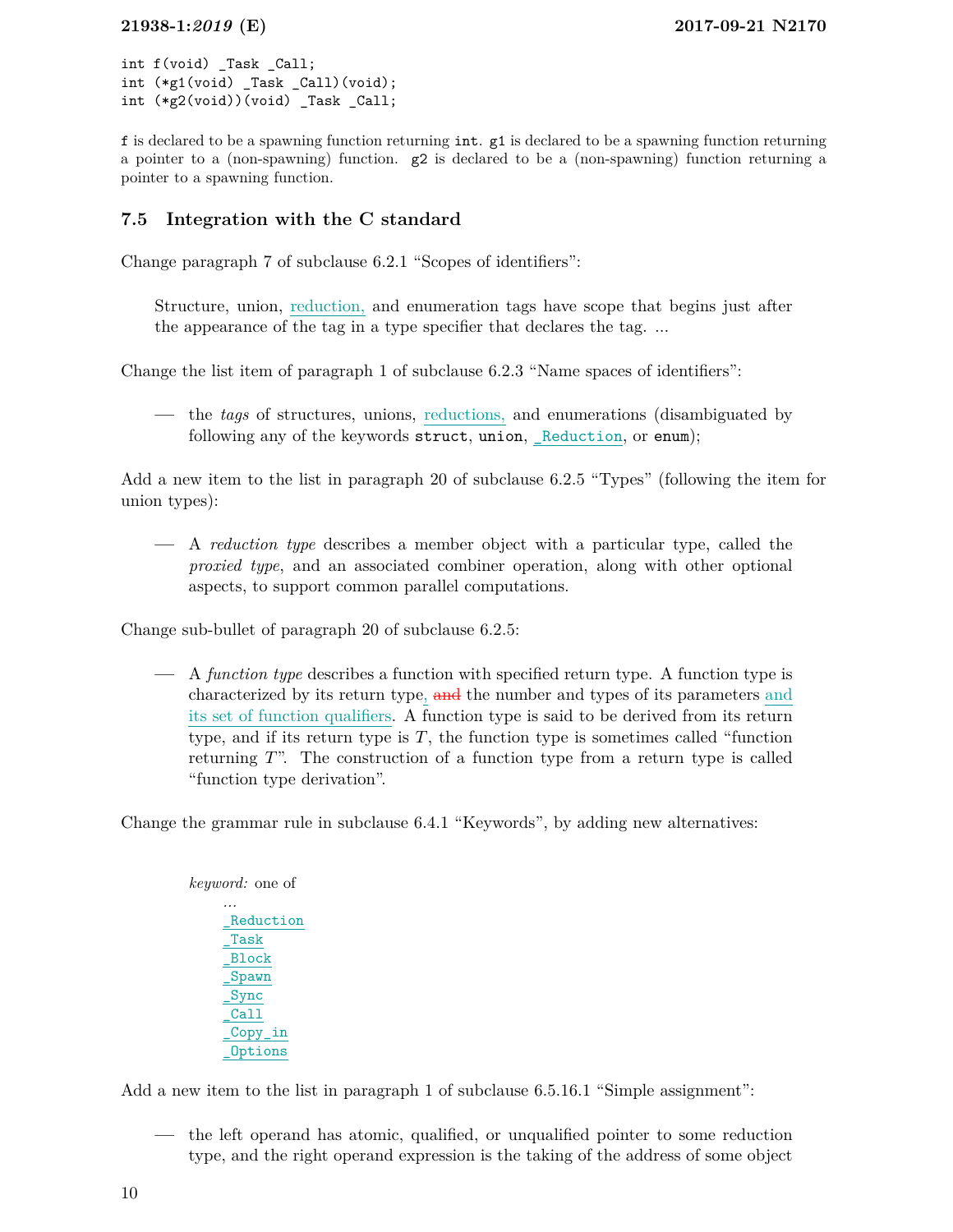having a qualified or unqualified version of the same reduction type (whose type is therefore a pointer to the reduction's proxied type), and the type pointed to by the left has all the qualifiers of the type pointed to by the right;

Change the grammar rule in subclause 6.7.2 "Type specifiers", by adding a new alternative:

*type-specifier: ...*

*reduction-specifier*

Change paragraphs 2 through 6 of subclause 6.7.2.3 "Tags":

Where two declarations that use the same tag declare the same type, they shall both use the same choice of struct, union, \_Reduction, or enum.

A type specifier of the form

\_Reduction *identifier*

without a reduction aspect list, or

enum *identifier*

without an enumerator list shall only appear after the type it specifies is complete.

All declarations of structure, union, reduction, or enumerated types that have the same scope and use the same tag declare the same type.

Two declarations of structure, union, reduction, or enumerated types which are in different scopes or use different tags declare distinct types. Each declaration of a structure, union, reduction, or enumerated type which does not include a tag declares a distinct type.

A type specifier of the form

*struct-or-union identifieropt* { *struct-declaration-list* }

or

\_Reduction *identifieropt* { *reduction-aspect-list* }

or

enum *identifieropt* { *enumerator-list* }

or

enum *identifieropt* { *enumerator-list* , }

declares a structure, union, reduction, or enumerated type. The list defines the structure content, union content, reduction content, or enumeration content. ...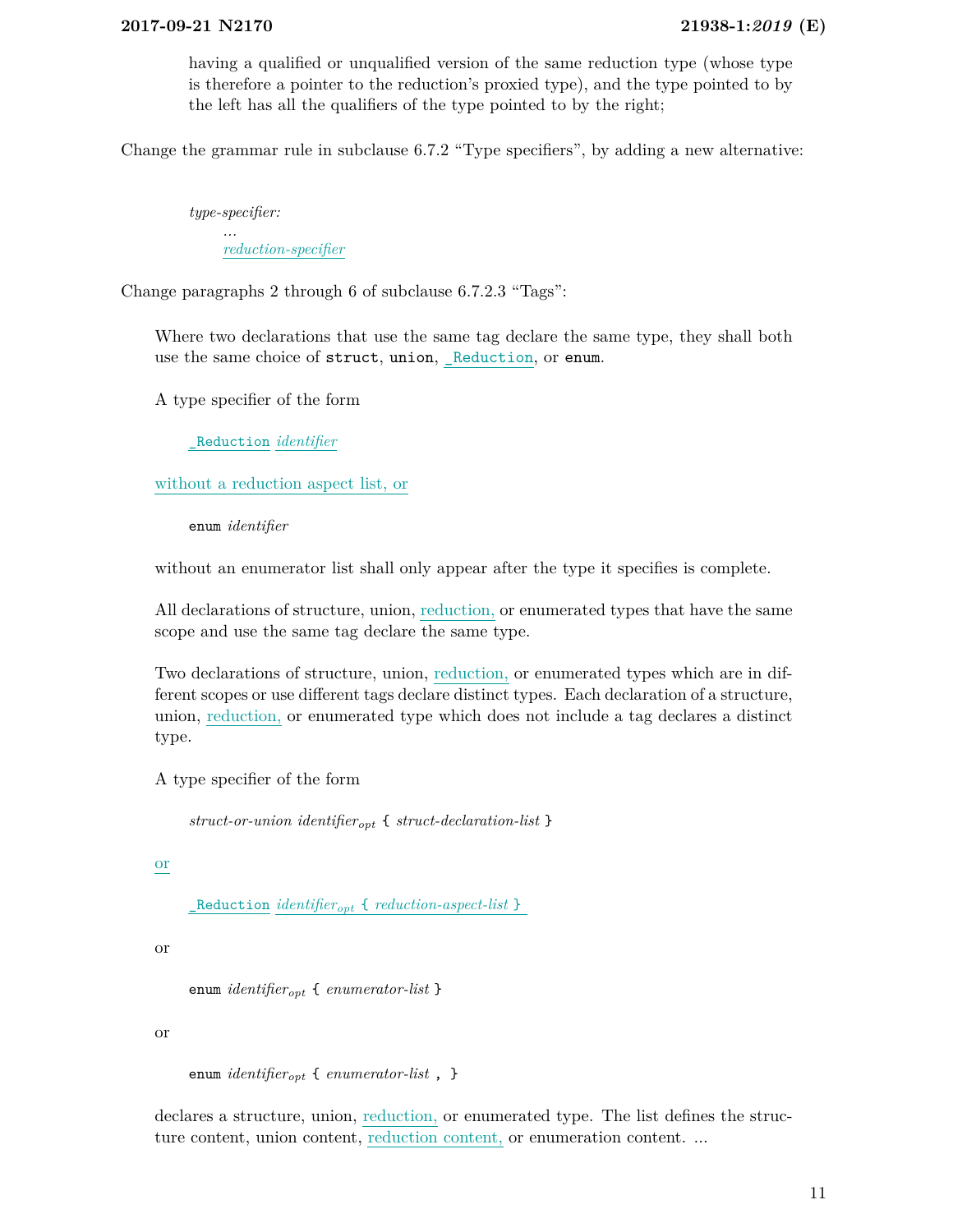Change paragraph 9 of 6.7.2.3:

If a type specifier of the form

*struct-or-union identifier*

or

\_Reduction *identifier*

or

enum *identifier*

occurs other than as part of one of the above forms, and a declaration of the identifier as a tag is visible, then it specifies the same type as that other declaration, and does not redeclare the tag.

Change the grammar rule in subclause 6.7.6 "Declarators":

*direct-declarator: ... direct-declarator* ( *parameter-type-list* ) *function-qualifiersopt ...*

Add a new grammar rule to 6.7.6:

*function-qualifiers: spawning-function-qualifier*

Change paragraph 1 of subclause 6.7.6.3 "Function declarations (including prototypes)":

A function declarator shall not specify a return type that is a function type or an array type or a reduction type.

Add a new paragraph following paragraph 8 of subclause 6.7.6.3:

A declaration of a parameter as a reduction type shall be adjusted to be a pointer to the same reduction type.

Change paragraph 15 of subclause 6.7.6.3:

For two function types to be compatible, both shall specify compatible return types.,  $^{146)}$ and both shall specify equivalent sets of function qualifiers. Moreover, the parameter type lists, if both are present, shall agree in the number of parameters and in use of the ellipsis terminator; corresponding parameters shall have compatible types. ...

Change the grammar rule in subclause 6.7.7 "Type names":

*direct-abstract-declarator:*

*...*

*direct-abstract-declaratoropt* ( *parameter-type-listopt* ) *function-qualifiersopt*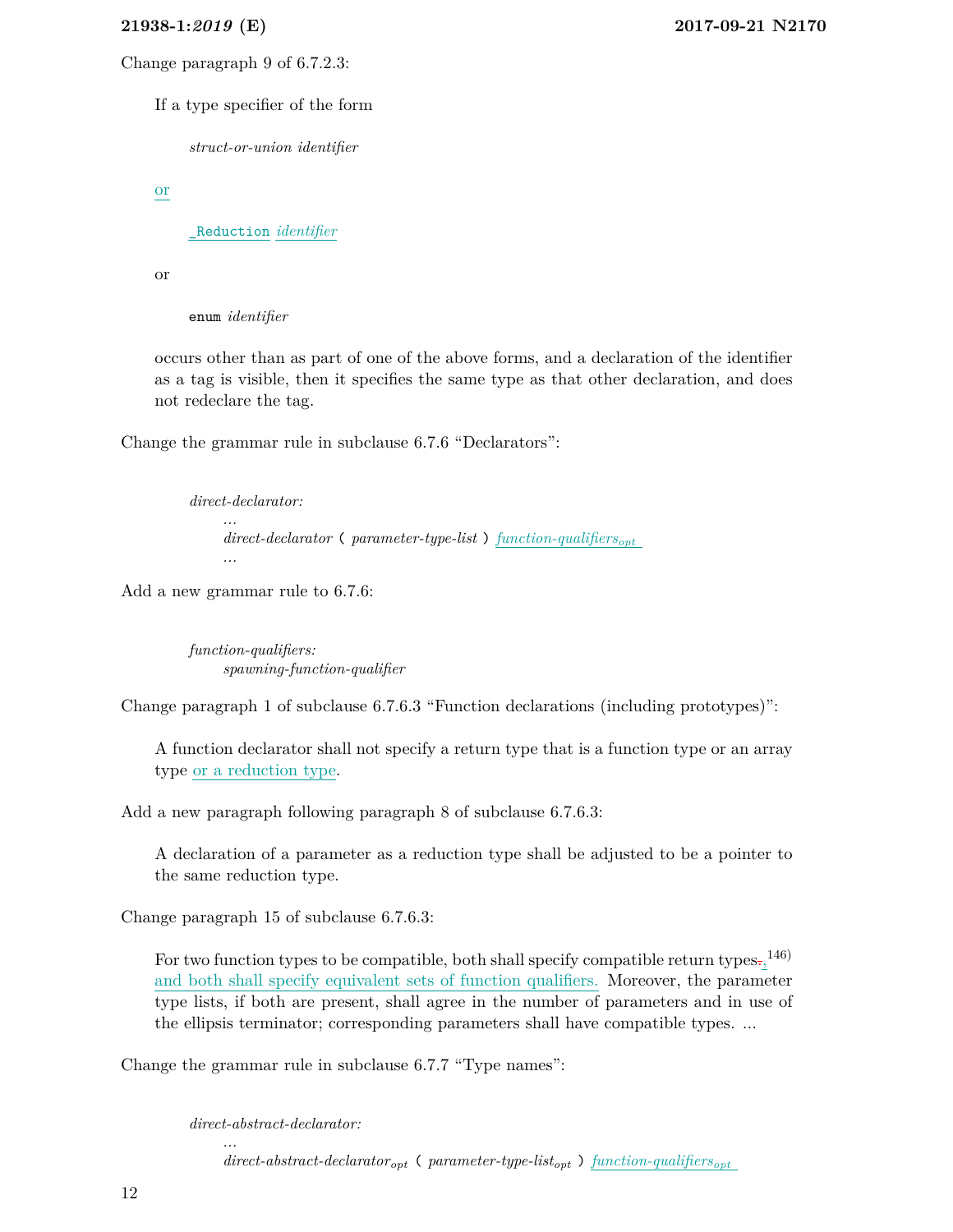#### <span id="page-18-1"></span>**2017-09-21 N2170 21938-1:***2019* **(E)**

Add a new paragraph following paragraph 8 of subclause 6.7.9 "Initializers":

Any initializer for an object of reduction type initializes its root view.

<span id="page-18-0"></span> $|C_{++}:$ 

#### **7.6 Integration with the C++ standard**

Add new entries to table 3 in subclause 2.11 "Keywords":

Change paragraph 3 of subclause 3.3.2 "Point of declaration":

Changes to subclause 3.4.4 "Elaborated type specifiers":

Add a new item to the list in paragraph 1 of subclause 3.9.2 "Compound types":

Add a new paragraph following paragraph 3 of subclause 4.10 "Pointer conversions":

Change the grammar rule in paragraph 1 of subclause 7.1.6 "Type specifiers":

Change paragraphs 2 and 3 of subclause 7.1.6.3 "Elaborated type specifiers":

Change paragraph 5 of subclause 8.3.5 "Functions":

Change to subclause 8.5 "Initializers":

]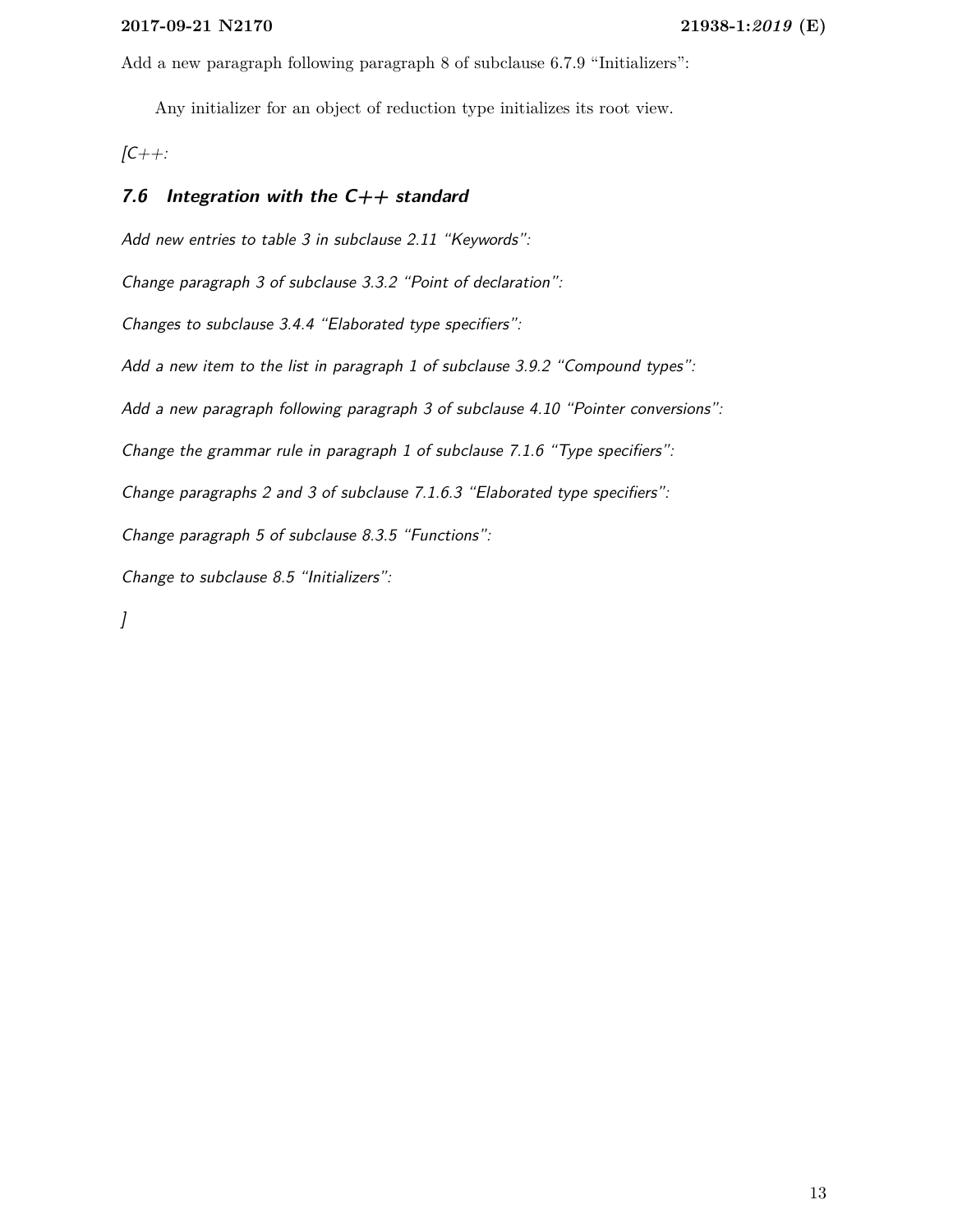<span id="page-19-4"></span>

## <span id="page-19-1"></span><span id="page-19-0"></span>**8 Captures**

#### **8.1 Introduction**

1 A spawn capture allows a spawn statement to make a copy of a variable prior to the start of asynchronous execution.  $7\overline{)}$  A reduction capture allows a task block or parallel loop to temporarily associate a reduction object with an existing object, to simplify parallel computation of a reduction.

#### <span id="page-19-2"></span>**8.2 Spawn captures**

#### **Syntax**

*spawn-capture:* \_Copy\_in ( *spawn-capture-list* )

*spawn-capture-list: spawn-capture-item spawn-capture-list* , *spawn-capture-item*

*spawn-capture-item: identifier identifier* = *expression*

#### **Constraints**

- 1 If no expression is present in a spawn capture item, the identifier shall be a name that is already in scope at the beginning of the spawn capture item, and the effective expression is taken to be the same as the identifier. Otherwise, the effective expression is the expression in the spawn capture item.
- 2 The effective expression shall have complete object type.

### **Semantics**

- 3 Each spawn capture item declares a new object named by the item's identifier, having automatic storage duration. The type of the declared object is that of the effective expression. The scope of the name extends from the end of the spawn capture item until the end of the spawn statement with which it is associated.
- 4 The declared object is initialized with the value of the effective expression. The initialization of the declared object occurs before asynchronous execution of the spawned compound statement.
- 5 Change the first sentence of paragraph 3 of subclause 6.3.2.1:

Except when it is the effective expression in a spawn capture item, or is the operand of the sizeof operator, the \_Alignof operator, or the unary & operator, or is a string literal used to initialize an array, an expression that has type "array of type" is converted

<span id="page-19-3"></span><sup>&</sup>lt;sup>7</sup>)DFEP: This corresponds to the firstprivate clause of OpenMP. Cilk has no corresponding feature; it isn't needed, because only a function-call can be spawned, and arguments are guaranteed to be evaluated before the spawn happens.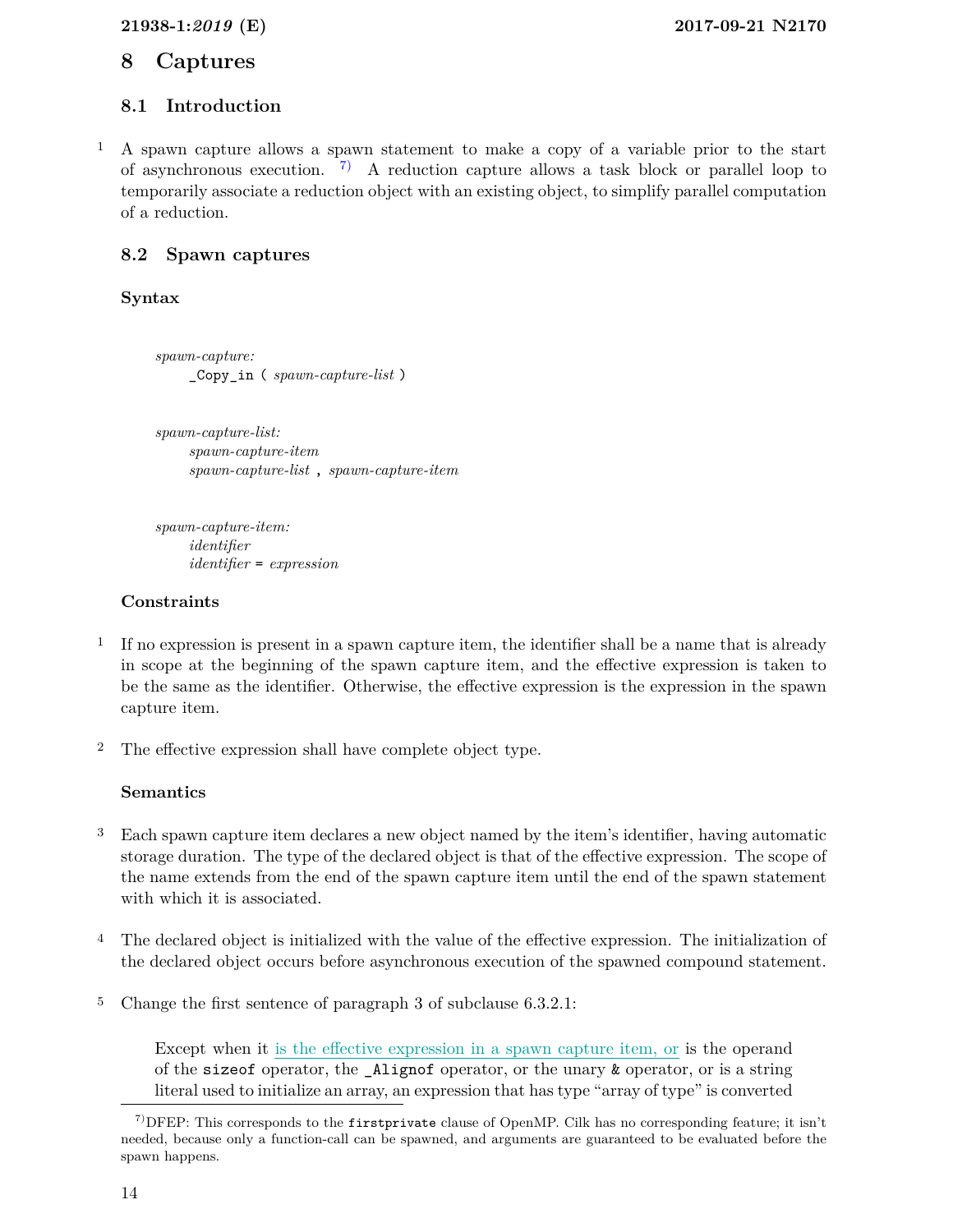<span id="page-20-1"></span>to an expression with type "pointer to type" that points to the initial element of the array object and is not an lvalue. ...

EXAMPLE 1 Consider the following code:

```
// Walk a list and call f() on the value of each element.
// Calls to f() can be done in parallel.
_Task _Block {
    while (p) {
        _Task _Spawn _Copy_in(p) { f(p->value); }
        p = p->next;
    }
}
```
Without the \_Copy\_in, there would be a race on the variable p, because the call to f is allowed to proceed in parallel with the continuation, including the update.

#### <span id="page-20-0"></span>**8.3 Reduction captures**

**Syntax**

```
reduction-capture:
     _Reduction ( reduction-capture-list )
```

```
reduction-capture-list:
     reduction-capture-item
     reduction-capture-list , reduction-capture-item
```
*reduction-capture-item: declaration-specifiers declarator declaration-specifiers declarator* : *expression*

#### **Constraints**

- 1 A reduction capture item shall have some reduction type, and shall not have static or thread storage duration.
- 2 If no expression is present in a reduction capture item, the identifier in the declarator shall be a name that is already in scope at the beginning of the reduction capture item, and the effective expression is taken to be the same as the identifier. Otherwise, the effective expression is the expression in the reduction capture item.
- 3 The effective expression shall be a modifiable lvalue, and shall have a type that is compatible with the proxied type of the item's reduction type.

#### **Semantics**

- 4 Each reduction capture item declares a new object with reduction type. The scope of the name extends from the end of the reduction capture item until the end of the task block or loop with which it is associated.
- <sup>5</sup> Before execution of the task block or loop, the new reduction object is initialized with the value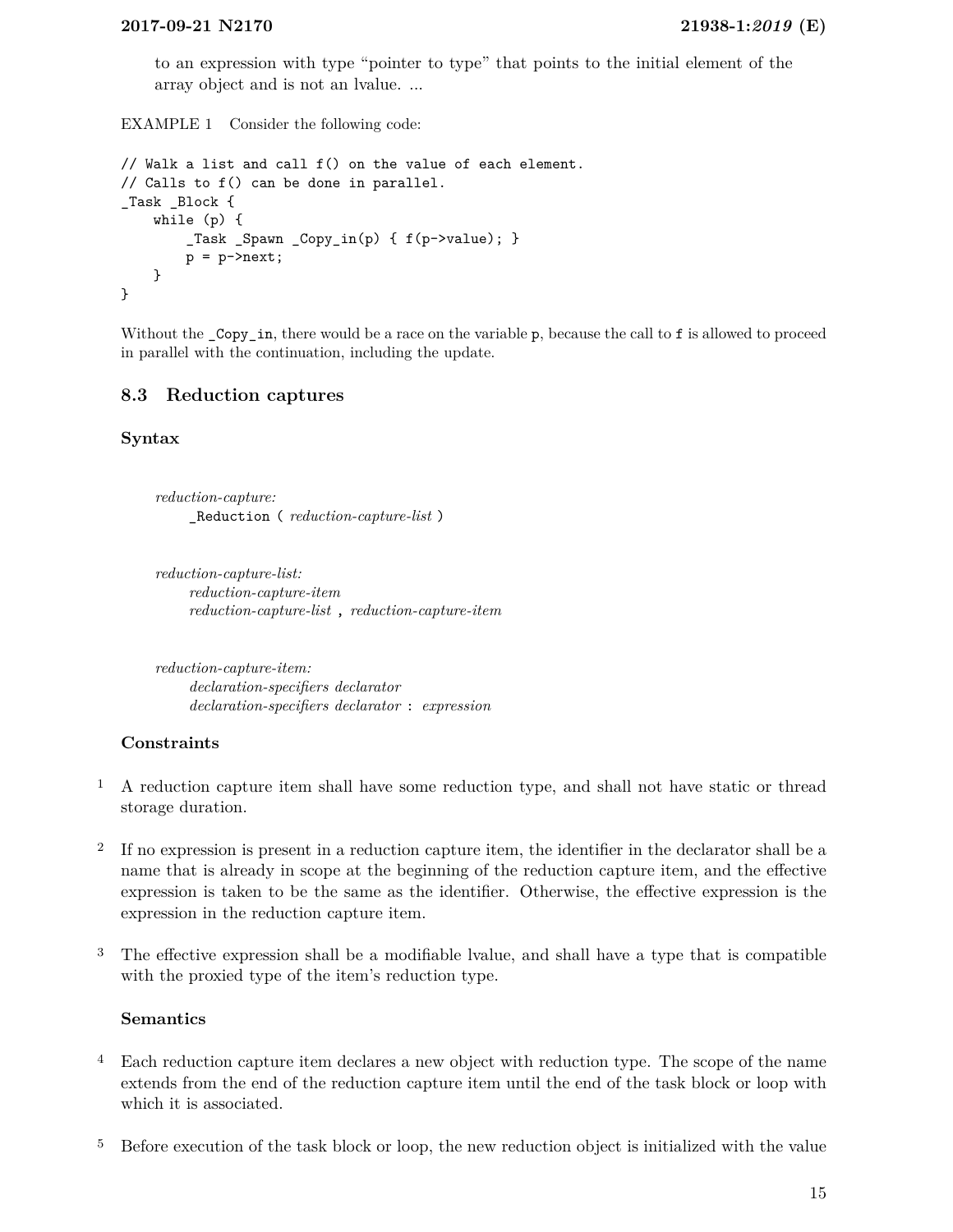#### <span id="page-21-0"></span>**21938-1:***2019* **(E) 2017-09-21 N2170**

of the object designated by the effective expression. Upon completion of the task block or loop, the value of the reduction object is assigned back to the object designated by the effective expression.

6 Change the first sentence of paragraph 2 of subclause 6.3.2.1:

Except when it is the expression in a reduction capture item, or is the operand of the sizeof operator, the \_Alignof operator, the unary & operator, the ++ operator, the -- operator, or the left operand of the . operator or an assignment operator, an lvalue that does not have array type is converted to the value stored in the designated object (and is no longer an lvalue); this is called *lvalue conversion*. ...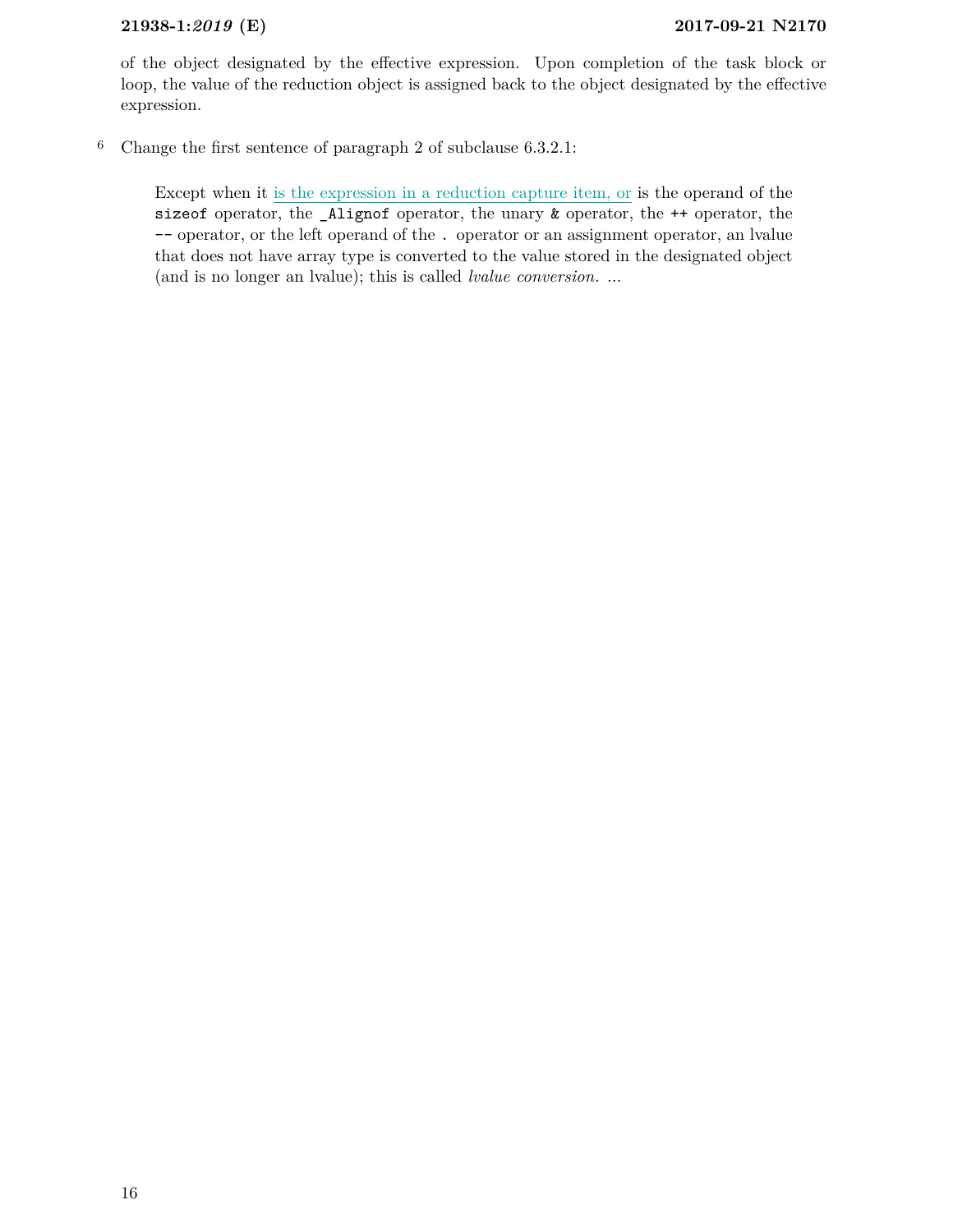## <span id="page-22-1"></span><span id="page-22-0"></span>**9 Counted loops**

### **9.1 Introduction**

<sup>1</sup> A *counted loop* is a for statement  $|C|$  *C++:* or range-based for statement *l* that is required to satisfy additional constraints. The purpose of these constraints is to ensure that the loop's iteration count can be computed before the loop body is executed.

## <span id="page-22-2"></span>**9.2 Constraints on all counted loops**

- <sup>1</sup> There shall be no return, break, goto or switch statement that might transfer control into or out of a counted loop.
- 2 Attempting to terminate a counted loop with longjmp produces undefined behavior.

## <span id="page-22-4"></span><span id="page-22-3"></span>**9.3 Constraints on a counted for statement**

#### **9.3.1 Introduction**

- 1 The syntax of a for statement includes three *control clauses* between parentheses, separated by semicolons. The first of these is called the initialization clause; the second is called the condition clause or controlling expression; the third is called the *loop-increment*.
- 2 When a constraint limits the form of an expression, parentheses are allowed around the expression or any required subexpression.

#### <span id="page-22-5"></span>**9.3.2 Constraints on the form of the control clauses**

1 [C++: The *condition* shall be an expression.

NOTE 1 A condition with declaration form is useful in a context where a value carries more information than just whether it is zero or nonzero. This is not believed to be useful in a counted loop.

- ]
- <sup>2</sup> The controlling expression shall be a comparison expression with one of the following forms:<sup>[8\)](#page-22-6)</sup>

*relational-expression* < *shift-expression relational-expression* > *shift-expression relational-expression* <= *shift-expression relational-expression* >= *shift-expression equality-expression* != *relational-expression*

- 3 Exactly one of the operands of the comparison operator shall be an identifier designating an induction variable, as described below. This induction variable is known as the *control variable*. The operand that is not the control variable is called the *limit expression.*  $(C++: Any implicit$ conversion applied to that operand is not considered part of the limit expression. ]
- <sup>4</sup> The loop-increment shall be an expression with the following form:<sup>[9\)](#page-22-7)</sup>

<span id="page-22-7"></span><span id="page-22-6"></span> $8$ )DFEP: OpenMP does not (yet) allow comparison with  $!=$ .

<sup>9)</sup>DFEP: OpenMP and "classic" Cilk allow only a single induction variable: the loop control variable. Allowing multiple induction variables is implemented in Intel's compiler.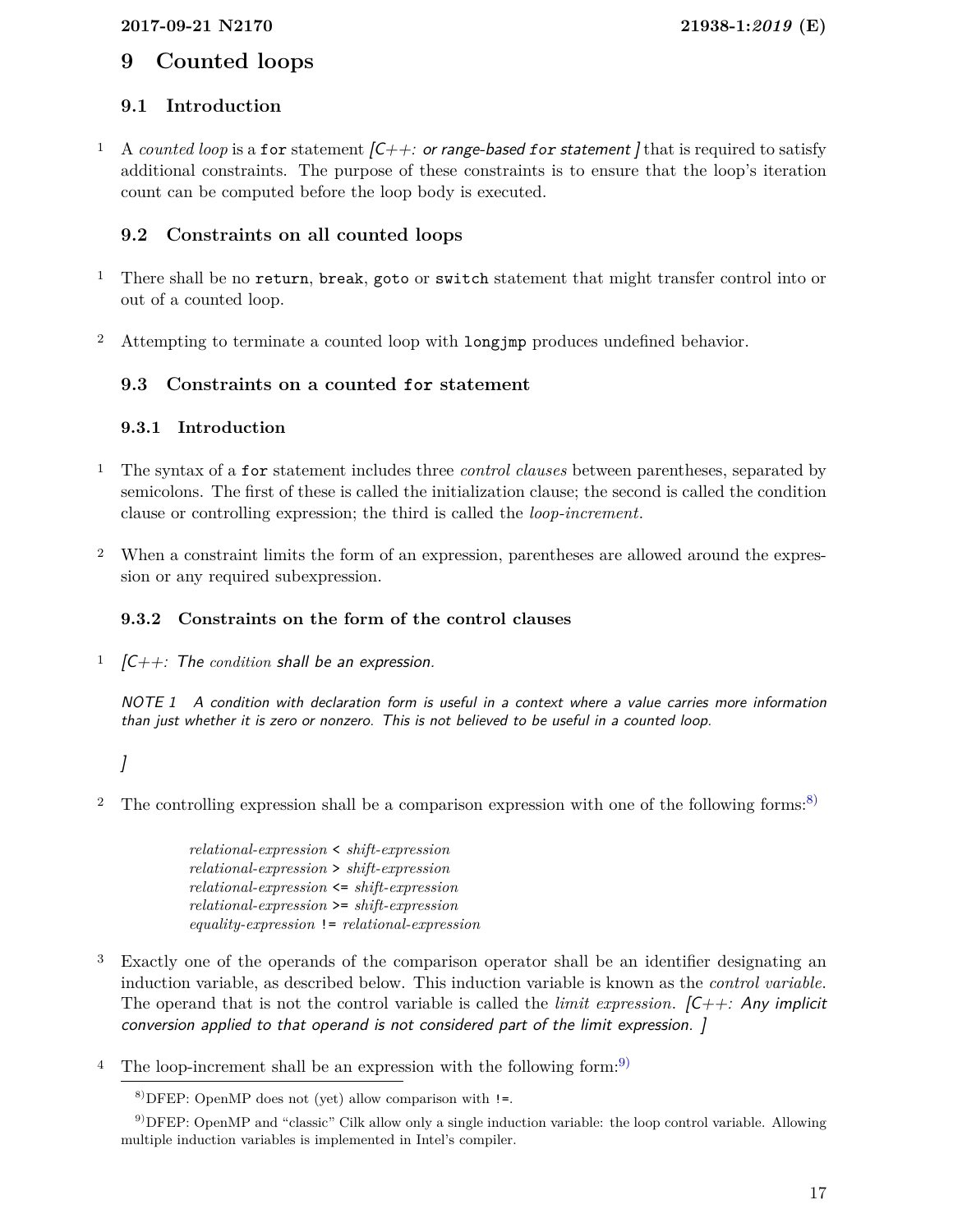*loop-increment: single-increment loop-increment* , *single-increment*

*single-increment: identifier* ++ *identifier* -- ++ *identifier* -- *identifier identifier* += *initializer-clause identifier* -= *initializer-clause identifier* = *identifier* + *multiplicative-expression identifier* = *identifier* - *multiplicative-expression identifier* = *additive-expression* + *identifier*

- $5$   $\sqrt{C++}$ : Each comma in the grammar of loop-increment shall represent a use of the built-in comma operator. ] The identifier in each grammatical alternative for single-increment names an *induction variable*. If *identifier* occurs twice in a grammatical alternative for *single-increment*, the same variable shall be named by both occurrences. If a grammatical alternative for *singleincrement* contains a subexpression that is not an identifier for the induction variable, that is called the *stride expression* for that induction variable.
- 6 An induction variable shall not be designated by more than one *single-increment*.

NOTE 2 The control variable is identified by considering the loop's condition and loop-increment together. If exactly one operand of the condition comparison is a variable, it is the control variable, and must be incremented. If both operands of the condition comparison are variables, only one is allowed to be incremented; that one is the control variable. It is an error if neither operand of the condition comparison is a variable.

NOTE 3 There is no additional constraint on the form of the initialization clause of a counted for  $loop.<sup>10</sup>$ 

#### <span id="page-23-0"></span>**9.3.3 Other statically checkable constraints**

- <sup>1</sup> Each induction variable shall have unqualified integer,  $|C|$ +: enumeration, copy-constructible class, ] or pointer type, and shall have automatic storage duration.
- Each stride expression shall have integer  $|C| + \epsilon$ : or enumeration l type.
- 3 The *iteration count* is computed according to Table [3.](#page-24-1) If the controlling expression uses a relational operator, and is true when the value of the control variable is less than (respectively, greater than) the value of the limit expression, then the operator in the single-increment for the control variable shall not be  $-$  (respectively,  $++$ ). The iteration count is computed after the loop initialization is performed, and before the control variable is modified by the loop.  $(C_{++}$ : The iteration count expression shall be well-formed. ]
- 4 The type of the difference between the limit expression and the control variable is the *subtraction type*, [C++: which shall be integral. When the condition operation is !=, (limit)-(var) and (var)-(limit) shall have the same type.  $\int$  Each stride expression shall be convertible to the subtraction type.  $C_{++}$ : The loop odr-uses whatever operator-functions are selected to compute these

<span id="page-23-1"></span><sup>&</sup>lt;sup>10)</sup>DFEP: OpenMP and "classic" Cilk require that the control variable be initialized. This relaxation is implemented in Intel's compiler.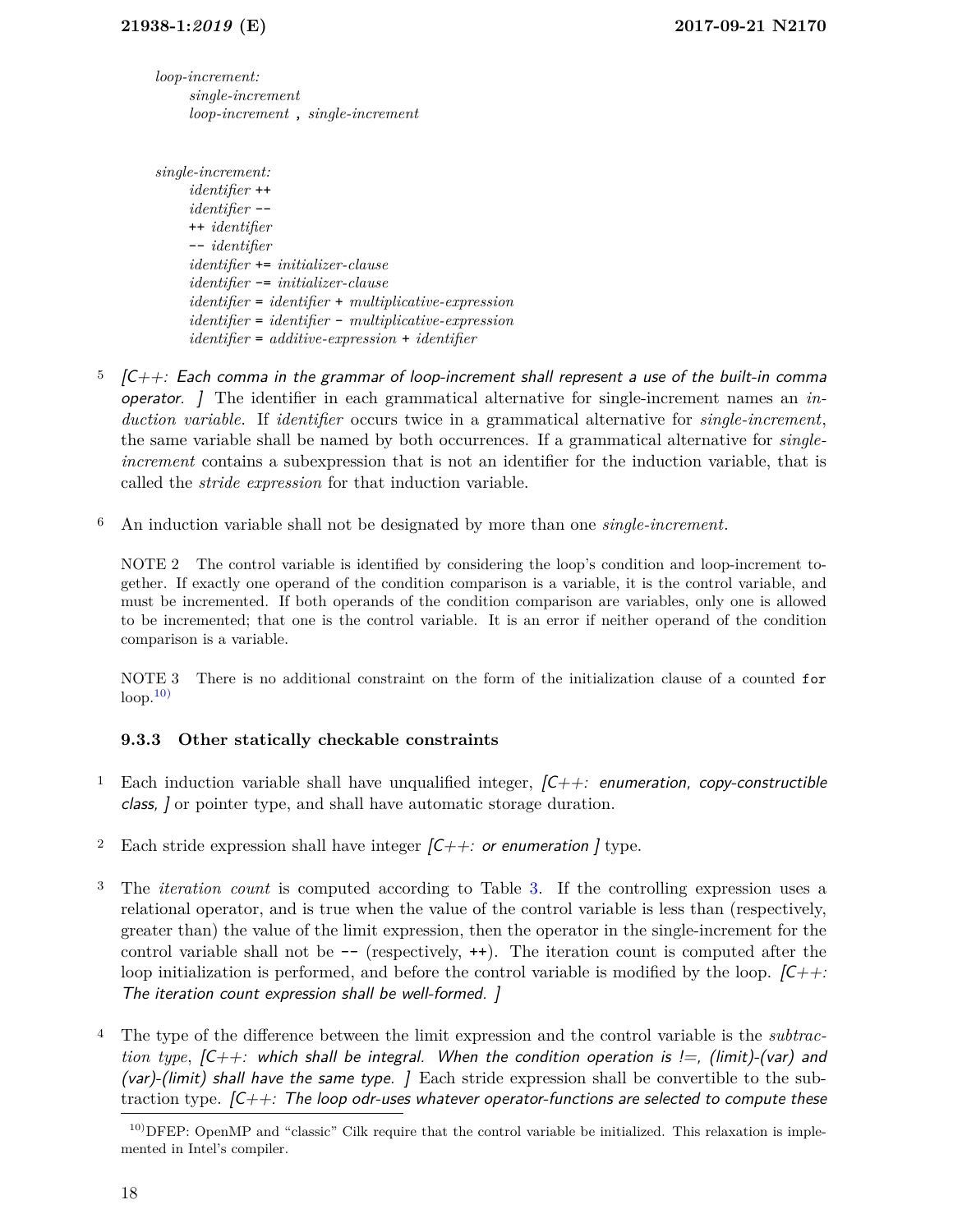<span id="page-24-3"></span>

|                                                                                                 | Form of<br>condition | Form of single-increment          |                        |                                                                                                                               |                                                                                                                              |  |  |  |  |  |  |
|-------------------------------------------------------------------------------------------------|----------------------|-----------------------------------|------------------------|-------------------------------------------------------------------------------------------------------------------------------|------------------------------------------------------------------------------------------------------------------------------|--|--|--|--|--|--|
|                                                                                                 |                      | $id +$<br>$++id$                  | $id -$<br>$--id$       | $id \equiv stride$<br>$id = id + stride$<br>$id = stride + id$                                                                | $id - = stride$<br>$id = id - stride$                                                                                        |  |  |  |  |  |  |
|                                                                                                 | id < lim<br>lim > id | $((lim) - (id))$                  | <b>ERROR</b>           | $((lim) - (id) - 1)$<br>$(\textit{stride}) + 1$                                                                               | $((lim)-(id)-1)/$<br>$(\text{stride}) + 1$                                                                                   |  |  |  |  |  |  |
| id > lim<br>lim < id                                                                            |                      | <b>ERROR</b>                      | $((id)-(lim))$         | $((id)-(lim) - 1)/$<br>$-(\text{stride}) + 1$                                                                                 | $((id)-(lim) - 1)$<br>$-(\text{stride}) + 1$                                                                                 |  |  |  |  |  |  |
| $id \leq lim$<br>$lim \ge id$<br>$id \ge lim$<br>$lim \le id$<br>$id$ != $lim$<br>$lim$ != $id$ |                      | $((lim) - (id))$<br>$+1$          | <b>ERROR</b>           | $((lim)-(id))/$<br>$(\textit{stride}) + 1$                                                                                    | $((lim)-(id))/$<br>$(\textit{stride}) + 1$<br>$((id)-(lim))$<br>$-(\text{stride}) + 1$                                       |  |  |  |  |  |  |
|                                                                                                 |                      | <b>ERROR</b>                      | $((id)-(lim))$<br>$+1$ | $((id)-(lim))$<br>$-(\text{stride}) + 1$                                                                                      |                                                                                                                              |  |  |  |  |  |  |
|                                                                                                 |                      | $((lim) - (id))$                  | $((id)-(lim))$         | $((\text{stride}) < 0)$ ?<br>$((id)-(lim) - 1)/$<br>$-(\text{stride}) + 1$ :<br>$((lim) - (id) - 1)$<br>$(\text{stride}) + 1$ | $((\text{stride}) < 0)$ ?<br>$((lim) - (id) - 1)$<br>$-(\text{stride}) + 1$ :<br>$((id)-(lim) - 1)$<br>$(\text{stride}) + 1$ |  |  |  |  |  |  |
|                                                                                                 |                      |                                   | Legend:                |                                                                                                                               |                                                                                                                              |  |  |  |  |  |  |
|                                                                                                 | Name                 | In the form of an expression      |                        | In the iteration count expression                                                                                             |                                                                                                                              |  |  |  |  |  |  |
|                                                                                                 | id                   | The name of the control variable. |                        | An expression with the type and value<br>of the control variable.                                                             |                                                                                                                              |  |  |  |  |  |  |
|                                                                                                 | $\lim$               | The limit expression.             |                        | An expression with the type and value<br>of the limit expression.                                                             |                                                                                                                              |  |  |  |  |  |  |
|                                                                                                 | $\mathit{stride}$    | The stride expression.            |                        | An expression with the type and value<br>of the stride expression for the control                                             |                                                                                                                              |  |  |  |  |  |  |

<span id="page-24-1"></span>

| Table $3$ – Method of computing the iteration count |  |  |  |  |
|-----------------------------------------------------|--|--|--|--|
|-----------------------------------------------------|--|--|--|--|

differences. ]

 $|C++:$ 

| Table $4$ – Method of advancing an induction variable |  |  |  |
|-------------------------------------------------------|--|--|--|
|-------------------------------------------------------|--|--|--|

variable.

<span id="page-24-2"></span>

| Single-increment operator Expression |              |
|--------------------------------------|--------------|
| $+ + + = +$                          | $V \dashv Y$ |
|                                      | $V = X$      |

 $5$  For each induction variable V, one of the expressions from Table [4](#page-24-2) shall be well-formed, depending on the operator used in its single-increment. In the table,  $X$  stands for some expression with the same type as the subtraction type. The loop odr-uses whatever operator+= and operator-= functions are selected by these expressions. ]

#### <span id="page-24-0"></span>**9.3.4 Dynamic constraints**

1 If an induction variable is modified within the loop other than as the side effect of its singleincrement operation, the behavior of the program is undefined.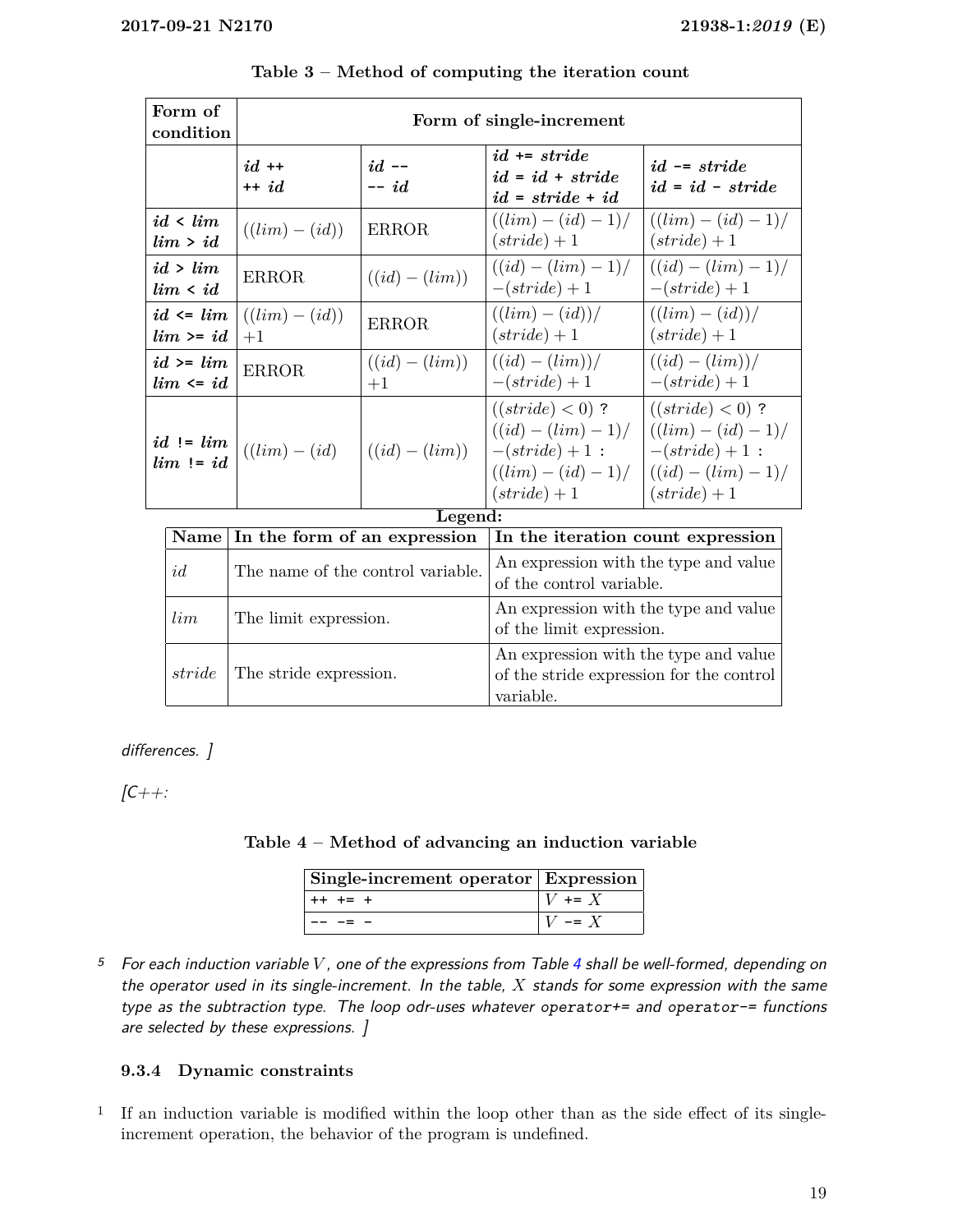<span id="page-25-3"></span> $[C++:$  If evaluation of the iteration count, or a call to a required operator+= or operator-= function, terminates with an exception, the behavior of the program is undefined. ]

2 If X and Y are values of the control variable that occur in consecutive evaluations of the loop condition in the serialization, then the behavior is undefined if  $((limit) - X) - ((limit) - Y)$ , evaluated in infinite integer precision, does not equal the stride.

NOTE 1 In other words, the control variable must obey the rules of normal arithmetic. Unsigned wraparound is not allowed.

3 If the condition expression is true on entry to the loop, then the behavior is undefined if the computed iteration count is not greater than zero. If the computed iteration count is not representable as a value of type uintmax<sub>\_t</sub>,  $|C++\rangle$  unsigned long long, *l* the behavior is undefined.

#### <span id="page-25-0"></span>**9.3.5 Evaluation relaxations**

- 1 The stride expressions shall not be evaluated if the iteration count is zero; otherwise, the stride and limit expressions are evaluated exactly once.<sup>[11\)](#page-25-2)</sup>
- 2 Within each iteration of the loop body, the name of each induction variable refers to a local object, as if the name were declared as an object within the body of the loop, with automatic storage duration and with the type of the original object.  $C++$ : If the loop body throws an exception that is not caught within the same iteration of the loop, the behavior is undefined, unless otherwise specified. ]

<span id="page-25-1"></span> $|C_{++}:$ 

#### **9.4 Constraints on a counted range-based for statement**

<sup>1</sup> In a counted range-based for statement ([stmt.ranged]  $6.5.4$ ), the type of the  $\Box$ begin variable, as determined from the *begin-expr*, shall satisfy the requirements of a random access iterator.

NOTE 1 Intel has not yet implemented support for a parallel range-based for statement.

 $\int$ 

<span id="page-25-2"></span><sup>&</sup>lt;sup>11)</sup>DFEP: Neither OpenMP nor Cilk specifies how many times these expressions must be evaluated.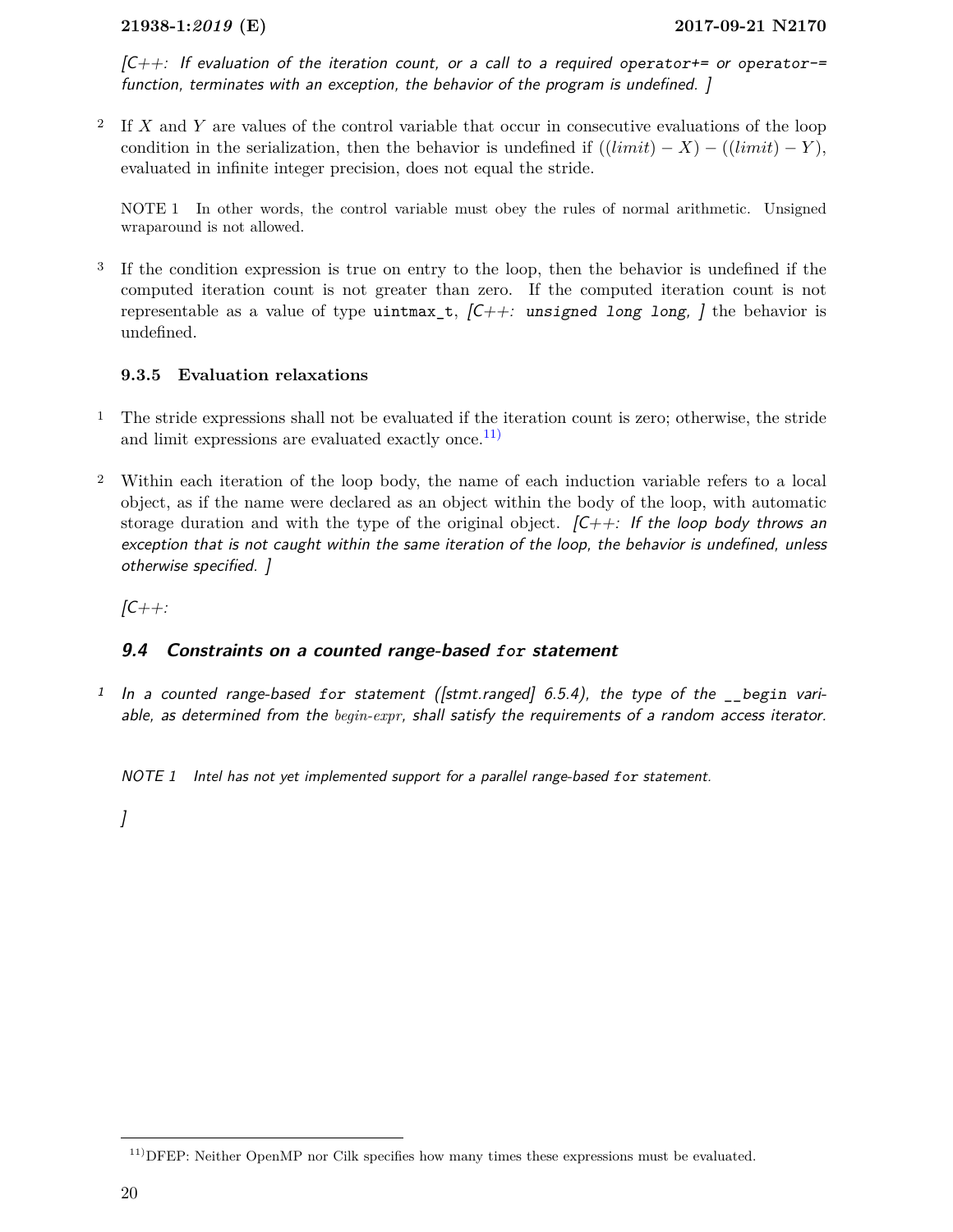## <span id="page-26-2"></span><span id="page-26-0"></span>**10 Parallel loops**

1 A *parallel loop* is a for statement with loop qualifiers. The grammar of the iteration statement (6.8.5, paragraph 1) is modified to read:

```
iteration-statement:
    while ( expression ) statement
    do statement while ( expression ) ;
     loop-qualifiersopt for ( expressionopt ; expressionopt ; expressionopt ) statement
     loop-qualifiersopt for ( declaration expressionopt ; expressionopt ) statement
```
[C++: The grammar of *iteration-statement* (6.5 [stmt.iter], paragraph 1) is modified to read:

```
iteration-statement:
    while ( expression ) statement
    do statement while ( expression ) ;
     loop-qualifiersopt for ( for-init-statement conditionopt ; expressionopt ) statement
    loop-qualifiersopt for ( for-range-declaration : for-range-initializer ) statement
```

```
]
```
2 The following rules are added to the grammar:

*loop-qualifiers:* \_Task *qualifier-clausesopt*

*qualifier-clauses: loop-parameters qualifier-clausesopt reduction-capture qualifier-clausesopt*

*loop-parameters:* \_Options ( *expression* )

3 A parallel loop is a counted loop, and shall satisfy all the constraints of a counted loop.

- 4 In a parallel loop with the \_Task loop qualifier, each iteration is executed as a task, independent of all other iterations of that execution of the loop. At the end of the loop, execution joins with all of these tasks.
- 5 If loop parameters are specified as part of the loop qualifiers, the contained expression shall have type "pointer to  ${\tt cplex\_loop\_params\_t}$ ", as defined in header <code><cplex.h></code>. $^{12)}$  $^{12)}$  $^{12)}$
- 6 The *serialization* of a parallel loop is obtained by deleting the loop qualifiers from the loop.

<span id="page-26-1"></span><sup>&</sup>lt;sup>12)</sup>DFEP: This syntax for specifying tuning parameters for a loop is a CPLEX invention.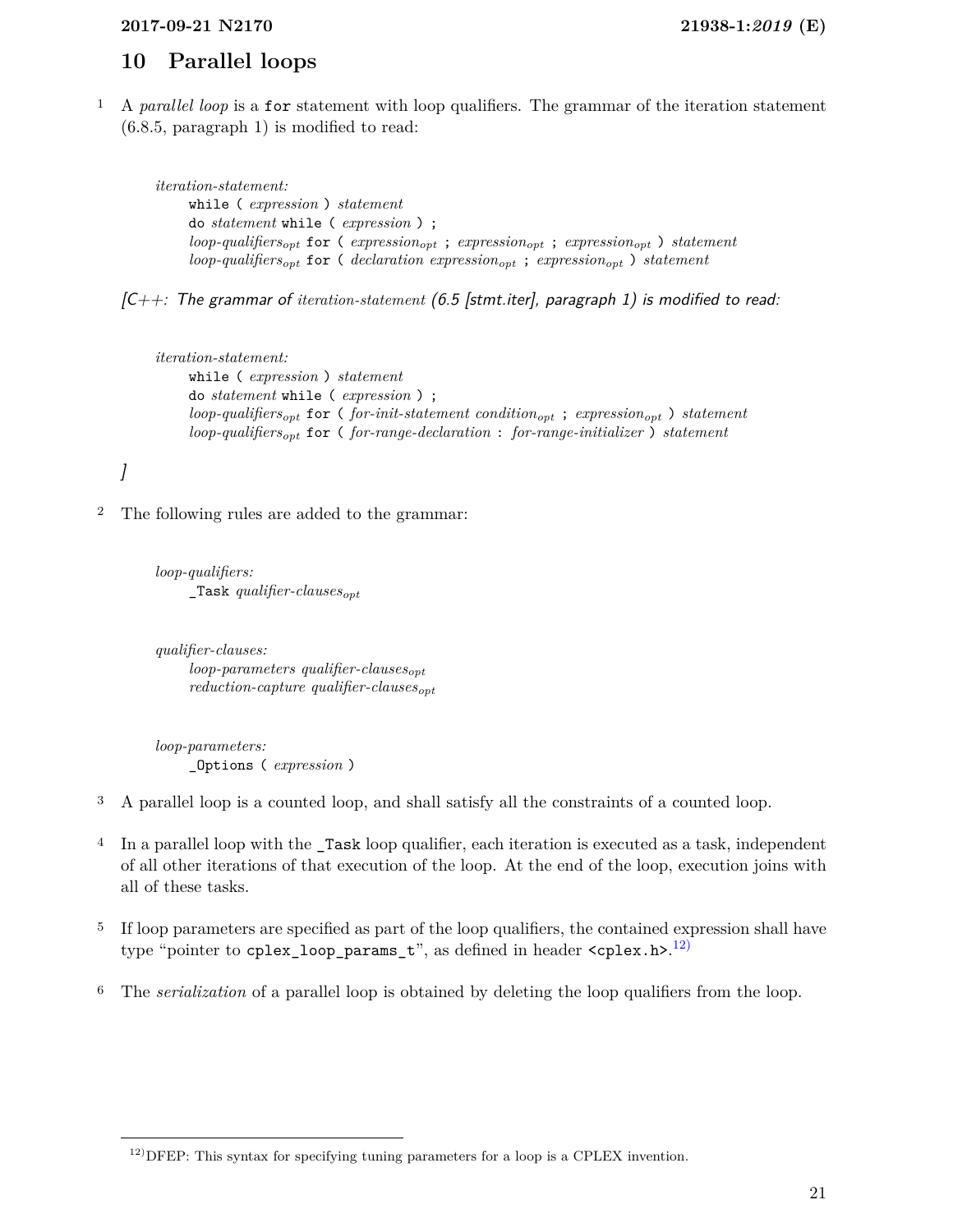## <span id="page-27-4"></span><span id="page-27-1"></span><span id="page-27-0"></span>**11 Task statements**

### **11.1 Introduction**

<sup>1</sup> The grammar of a statement (6.8, paragraph 1)  $|C++$ : (clause 6, paragraph 1) is modified to add task-statement as a new alternative.

#### **Syntax**

*task-statement: task-block-statement task-spawn-statement task-sync-statement task-call-statement*

#### <span id="page-27-2"></span>**11.2 The task block statement**

#### **Syntax**

*task-block-statement:* \_Task \_Block *reduction-captureopt compound-statement*

#### **Constraints**

<sup>1</sup> There shall be no switch or jump statement that might transfer control into or out of a task block statement.

#### **Semantics**

- 2 Defines a task block, within which tasks can be spawned. At the end of the contained compound statement, execution joins with all child tasks spawned directly or indirectly within the compound statement.
- 3 For a given statement, the *associated task block* is defined as follows. For a statement within a task spawn statement, there is no associated task block, except within a nested task block statement or parallel loop. For a statement within a task block statement or parallel loop, the associated task block is the smallest enclosing task block statement or parallel loop. Otherwise, for a statement within the body of a function with spawning function type, the associated task block is the same as it was at the point of the task spawning call statement that invoked the spawning function. For a statement in any other context, there is no associated task block.

NOTE 1 Task blocks can be nested lexically and/or dynamically. Determination of the associated task block is a hybrid process: lexically within a function, and dynamically across calls to spawning functions.<sup>[13\)](#page-27-3)</sup> Code designated for execution in another thread by means other than a task statement (e.g. using thrd\_create) is not part of any task block.

4 Attempting to terminate a task block with longjmp produces undefined behavior.

<span id="page-27-3"></span><sup>&</sup>lt;sup>13)</sup>DFEP: In Cilk, this determination can be done entirely lexically. In OpenMP, this determination can be done entirely dynamically.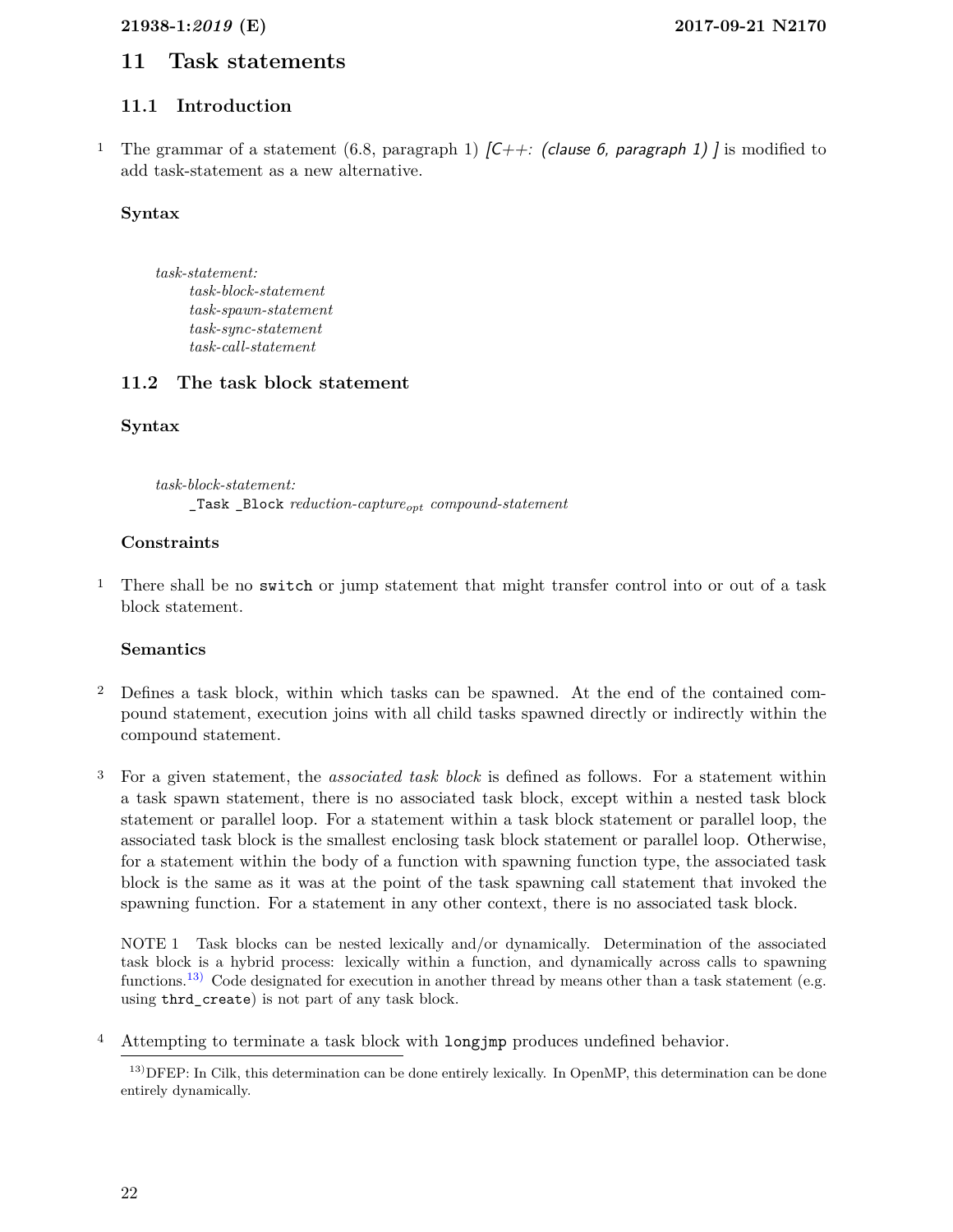#### <span id="page-28-3"></span>**2017-09-21 N2170 21938-1:***2019* **(E)**

#### <span id="page-28-0"></span>**11.3 The task spawn statement**

#### **Syntax**

*task-spawn-statement:* \_Task \_Spawn *spawn-captureopt compound-statement*

#### **Constraints**

- 1 A task spawn statement shall have an associated task block.
- 2 There shall be no switch or jump statement that might transfer control into or out of a task spawn statement.
- 3 Attempting to terminate a task spawn statement with longjmp produces undefined behavior.

#### **Semantics**

4 The contained compound statement is executed as a task, independent of the continued execution of the associated task block.

#### <span id="page-28-1"></span>**11.4 The task sync statement**

#### **Syntax**

*task-sync-statement:* \_Task \_Sync ;

#### **Constraints**

1 A task sync statement shall have an associated task block.

#### **Semantics**

2 Execution joins with all child tasks of the associated task block of the task sync statement.

#### <span id="page-28-2"></span>**11.5 The task spawning call statement**

#### **Syntax**

*task-call-statement:* \_Task \_Call *expression-statement*

#### **Constraints**

 $1$  –  $\!$  atask spawning call statement shall have an associated task block.

#### **Semantics**

2 The contained expression statement is executed normally. Any called spawning function is allowed to spawn tasks; any such tasks are associated with the associated task block of the task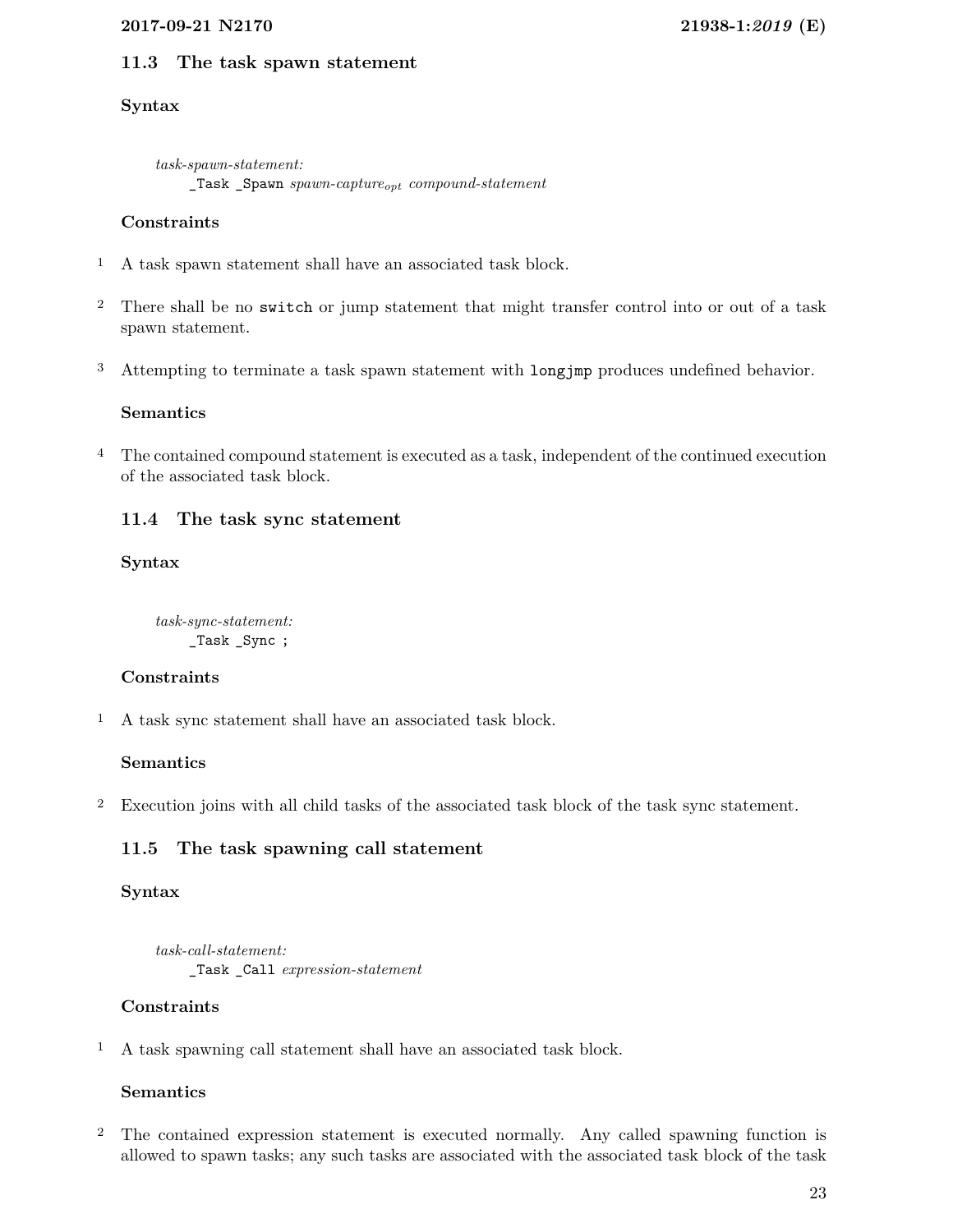<span id="page-29-0"></span>spawning call statement, and are independent of the statements of the task block following the task spawning call statement.

NOTE 1 A call to a task spawning function need not be the "outermost" operation of the expression statement. A task spawning call statement might invoke more than one spawning function, or might invoke none.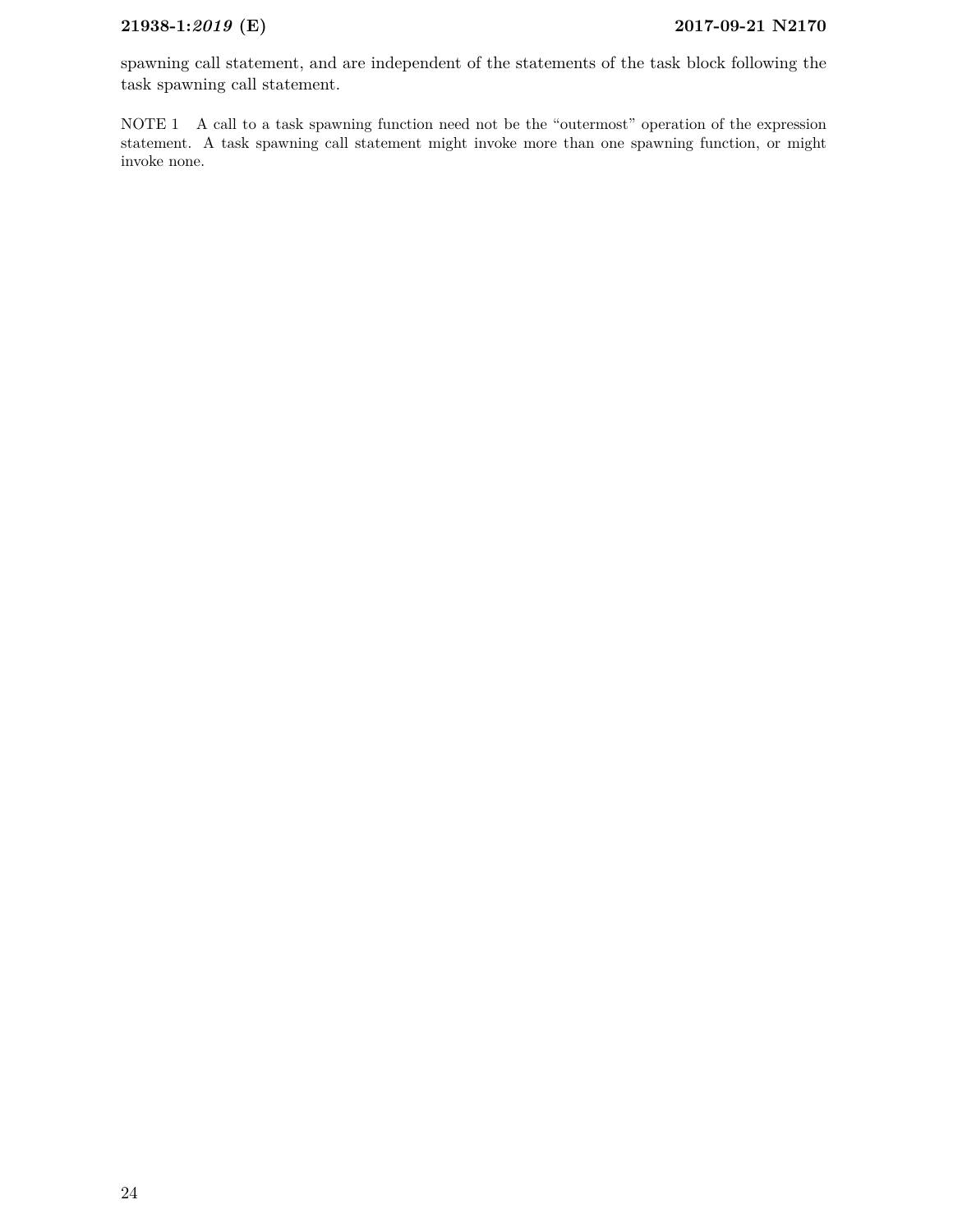## <span id="page-30-2"></span><span id="page-30-1"></span><span id="page-30-0"></span>**12 Parallel loop hint parameters <cplex.h>**

#### **12.1 Introduction**

- 1 The header <cplex.h> defines several types and several macros.
- <sup>2</sup> The cplex loop params t type is a structure type with an unspecified number of members for specifying parameters for tuning hints for a parallel loop. A program whose output depends on the value specified for any tuning hint parameter is not considered a correct program.

NOTE 1 There is no guarantee that setting any tuning hint parameter will improve the performance of the program.

3 The cplex\_sched\_kind\_t type is an enumerated type with at least the following enumeration constants, each with nonzero value:

cplex\_sched\_static cplex\_sched\_dynamic cplex\_sched\_guided

4 The cplex\_workload\_t type is an enumerated type with at least the following enumeration constants, each with nonzero value:

cplex\_workload\_balanced cplex\_workload\_unbalanced

<sup>5</sup> The cplex\_affinity\_t type is an enumerated type with at least the following enumeration constants, each with nonzero value:

cplex\_affinity\_close cplex\_affinity\_spread

- 6 When an object of type cplex\_loop\_params\_t is used as the loop parameter of a parallel loop, the loop is described as being associated with the object. If the associated object is modified during the execution of the loop, the behavior is undefined. When executing a parallel loop associated with an object of type cplex\_loop\_params\_t, for any parameter for which the corresponding member has the value zero, an unspecified default value is used.
- 7 Each parameter is represented by a pair of macros: one to set the value of the parameter in the parameter block, and one to get the value of the parameter from the parameter block.

NOTE 2 Because these methods are specified as macros, not functions, taking the address of any of them need not be supported. However, an implementation is also free to provide functions with these names.

EXAMPLE 1 Hint parameters for a parallel loop can be specified as follows:

```
#include <cplex.h>
#include <stdlib.h>
int main(int argc, char *argv[])
{
   cplex_loop_params_t hints = { 0 };
   if (argc > 1) {
        cplex_set_num_threads(&hints, atoi(argv[1]));
```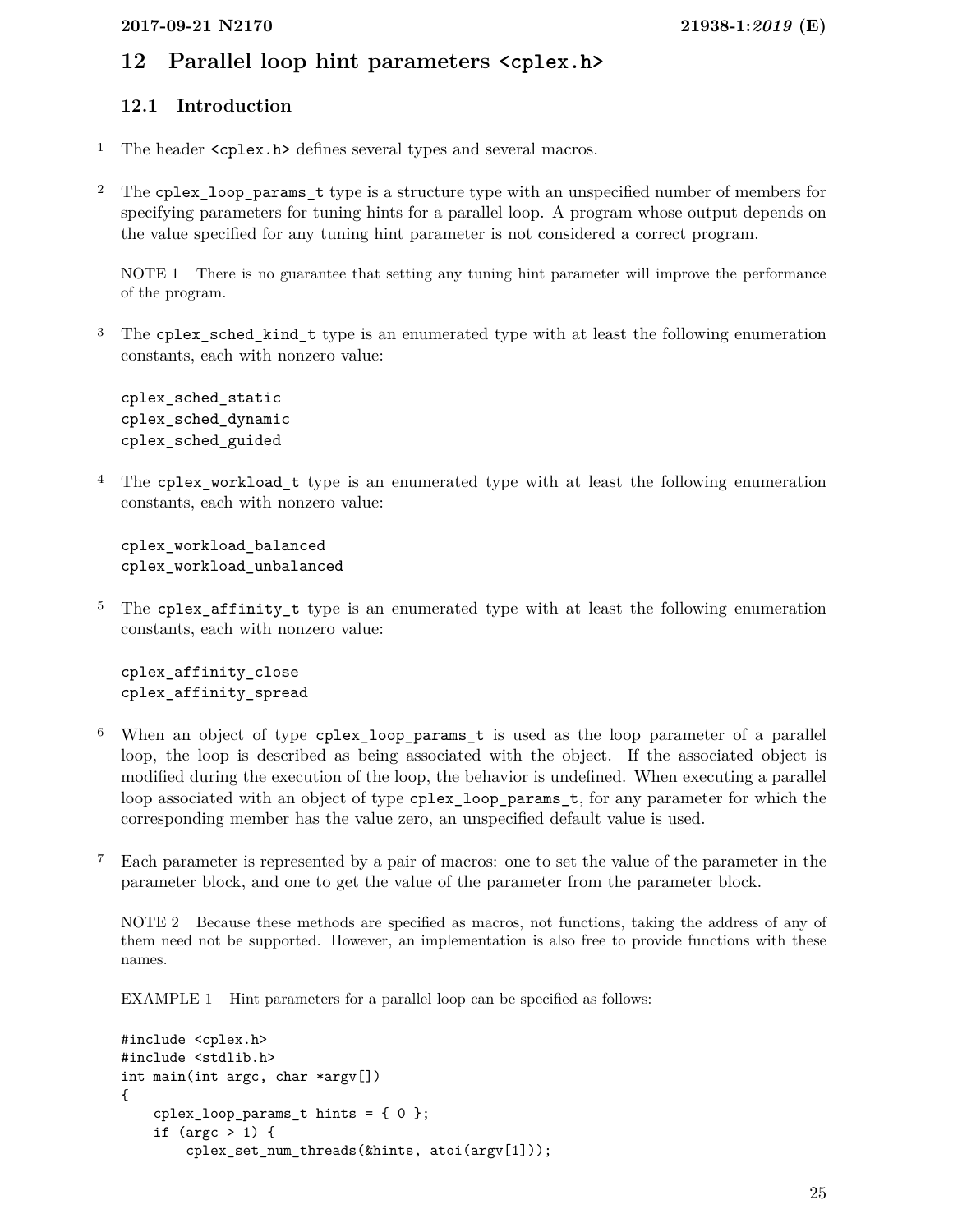```
}
    cplex_set_chunk_size(&hints, 1000);
    _ITask _IOptions(&hints) for (long i = 0; i < 1000000; i++) {
        do_something_with(i);
    }
}
```
#### <span id="page-31-0"></span>**12.2 The num\_threads parameter**

#### **Synopsis**

```
#include <cplex.h>
void cplex_set_num_threads(cplex_loop_params_t *hints, int num_threads);
int cplex_get_num_threads(cplex_loop_params_t *hints);
```
#### **Description**

<sup>1</sup> The cplex\_set\_num\_threads macro sets to num\_threads the recommended number of iterations to be executed concurrently in a parallel loop associated with the object pointed to by hints.

#### <span id="page-31-1"></span>**12.3 The chunk\_size parameter**

#### **Synopsis**

```
#include <cplex.h>
void cplex_set_chunk_size(cplex_loop_params_t *hints, int chunk_size);
int cplex_get_chunk_size(cplex_loop_params_t *hints);
```
#### **Description**

1 The cplex\_set\_chunk\_size macro sets to chunk\_size the recommended maximum number of iterations of a parallel loop associated with the object pointed to by hints to be grouped together to be executed sequentially as a single task.

#### <span id="page-31-2"></span>**12.4 The schedule\_kind parameter**

#### **Synopsis**

```
#include <cplex.h>
void cplex_set_schedule_kind(cplex_loop_params_t *hints,
                                cplex_sched_kind_t kind);
cplex_sched_kind_t cplex_get_schedule_kind(cplex_loop_params_t *hints);
```
#### **Description**

1 The cplex\_set\_schedule\_kind macro sets to kind the recommended scheduling algorithm for a parallel loop associated with the object pointed to by hints.

NOTE 1 Setting the schedule\_kind parameter to a particular value may (but need not) select the corresponding OpenMP loop-scheduling algorithm.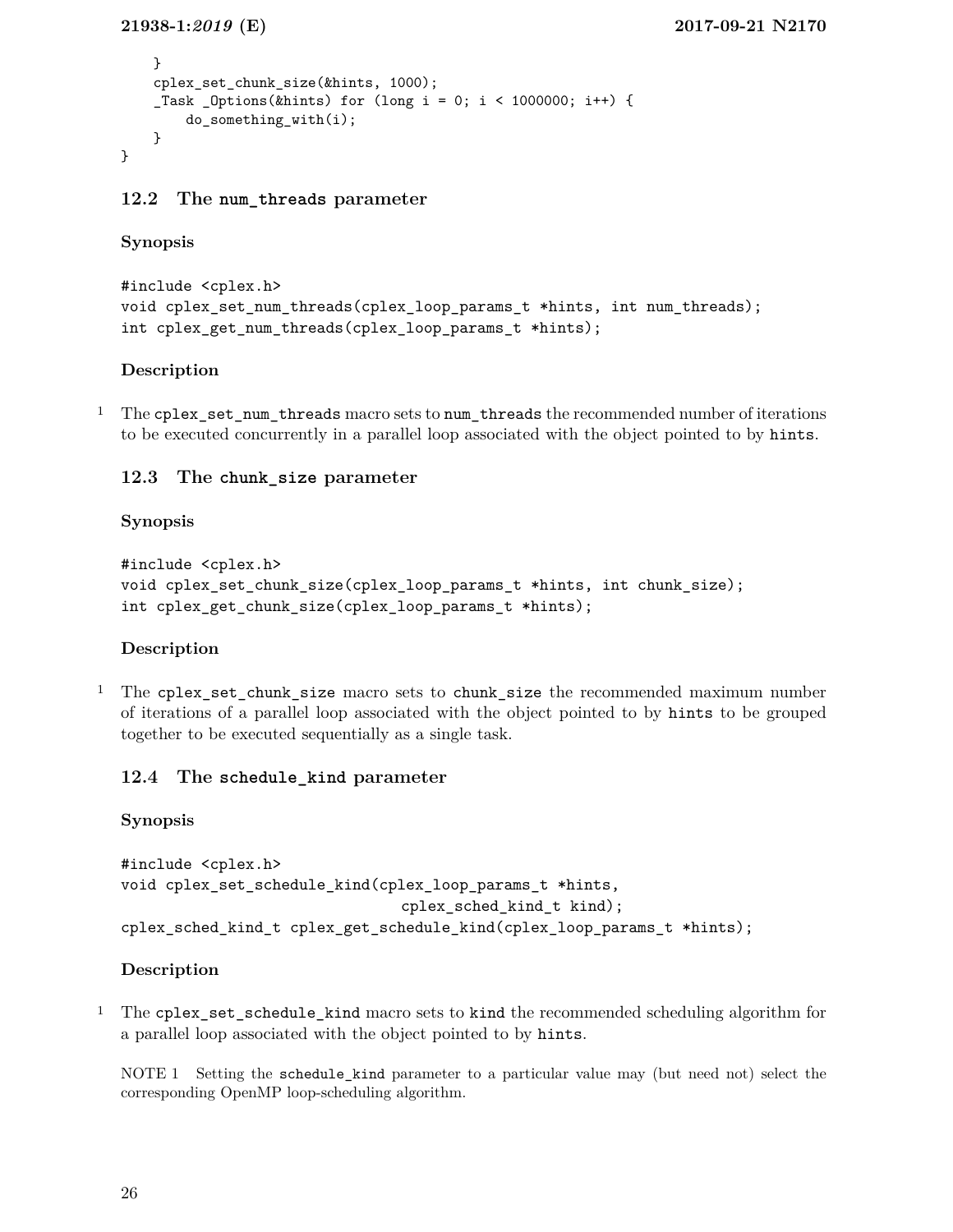#### <span id="page-32-0"></span>**12.5 The workload\_balance parameter**

#### **Synopsis**

```
#include <cplex.h>
void cplex_set_workload_balance(cplex_loop_params_t *hints,
                               cplex_workload_t kind);
cplex_workload_t cplex_get_workload_balance(cplex_loop_params_t *hints);
```
#### **Description**

- 1 The cplex\_set\_workload\_balance macro sets to kind the workload-balancing characteristic for a parallel loop associated with the object pointed to by hints.
- 2 For a loop with a balanced workload, each iteration should be assumed to execute in approximately the same amount of time. A loop with an unbalanced workload should be assumed to have iterations taking widely varying amounts of time.

NOTE 1 This parameter is semantically a statement about the associated loop, whereas the schedule  $$ kind parameter is semantically a request to the implementation. Setting this parameter to cplex\_ workload balanced may have an effect similar to setting the schedule to cplex schedule static. Setting this parameter to cplex workload unbalanced may have an effect similar to setting the schedule to cplex\_schedule\_dynamic or cplex\_schedule\_guided.

#### <span id="page-32-1"></span>**12.6 The affinity parameter**

#### **Synopsis**

```
#include <cplex.h>
void cplex_set_affinity(cplex_loop_params_t *hints, cplex_affinity_t kind);
cplex_affinity_t cplex_get_affinity(cplex_loop_params_t *hints);
```
#### **Description**

- <sup>1</sup> The cplex\_set\_affinity macro sets to kind the recommended affinity for a parallel loop associated with the object pointed to by hints.
- 2 The affinity of a loop indicates whether the loop benefits from being executed by co-located hardware threads, or whether performance is likely to improve if the software threads are spread over multiple cores.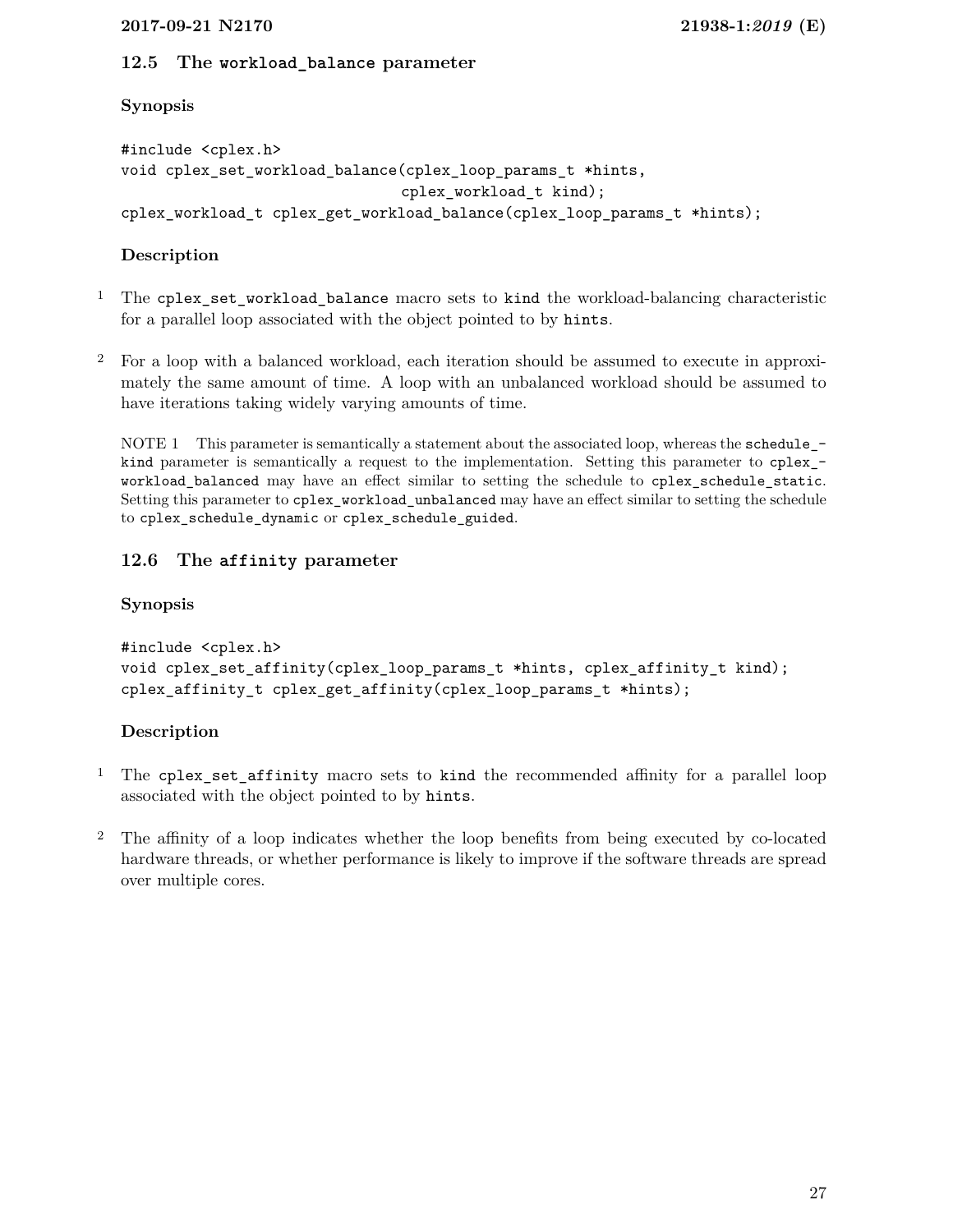**21938-1:***2019* **(E) 2017-09-21 N2170**

## <span id="page-33-0"></span>**Bibliography**

[1] *Intel© Cilk™ Plus Language Extension Specification,* Intel Corporation: [<https://www.](https://www.cilkplus.org/sites/default/files/open_specifications/Intel_Cilk_plus_lang_spec_1.2.htm) [cilkplus.org/sites/default/files/open\\_specifications/Intel\\_Cilk\\_plus\\_lang\\_spec\\_1](https://www.cilkplus.org/sites/default/files/open_specifications/Intel_Cilk_plus_lang_spec_1.2.htm). [2.htm>](https://www.cilkplus.org/sites/default/files/open_specifications/Intel_Cilk_plus_lang_spec_1.2.htm)

[2] *OpenMP Application Program Interface,* OpenMP Architecture Review Board: [<http://](http://www.openmp.org/mp-documents/OpenMP4.0.0.pdf) [www.openmp.org/mp-documents/OpenMP4.0.0.pdf>](http://www.openmp.org/mp-documents/OpenMP4.0.0.pdf)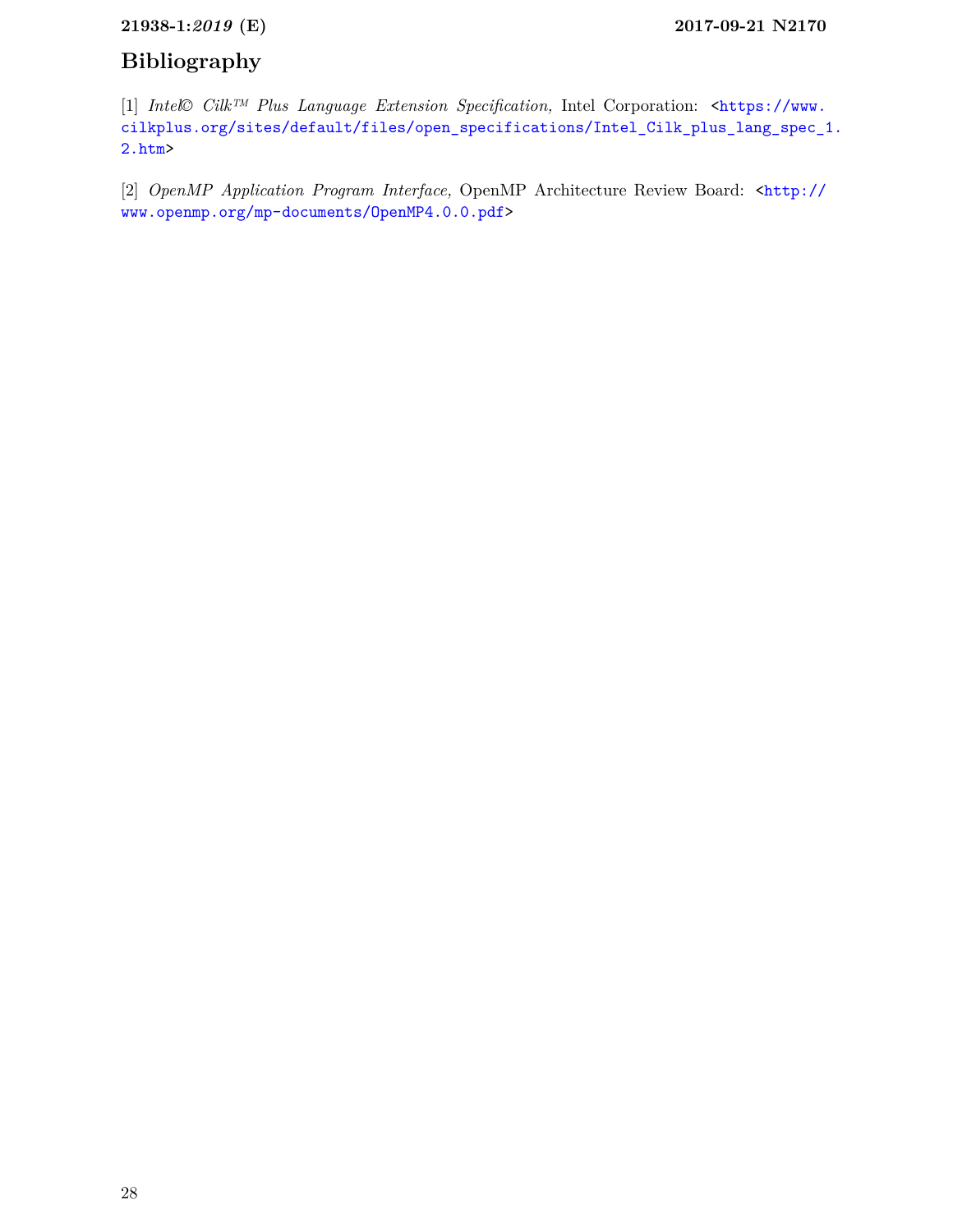#### **2017-09-21 N2170 21938-1:***2019* **(E)**

#### <span id="page-34-0"></span>**Index**

affinity\_close, [23](#page-28-3) affinity\_spread, [23](#page-28-3) affinity\_t, [23](#page-28-3) associated task block, [20](#page-25-3)

*builtin-combiner-operation*, [5](#page-10-5)

*combiner-operation*, [5](#page-10-5) concurrent program, [2](#page-7-1) control clauses, [15](#page-20-1) control variable, [15](#page-20-1) counted loop, [15](#page-20-1)

execution agent, [2](#page-7-1)

*function-specifier*, [22](#page-27-4)

induction variable, [16](#page-21-0) iteration count, [16](#page-21-0) *iteration-statement*, [19](#page-24-3)

joins, [4](#page-9-2)

*keyword*, [9](#page-14-2)

limit expression, [15](#page-20-1) loop-increment, [15](#page-20-1) *loop-increment*, [16](#page-21-0) *loop-parameters*, [19](#page-24-3) *loop-qualifiers*, [19](#page-24-3) loop\_params\_t, [23](#page-28-3) lvalue conversion, [14](#page-19-4)

OS thread, [2](#page-7-1)

parallel loop, [19](#page-24-3) parallel program, [2](#page-7-1) proxied type, [5,](#page-10-5) [9](#page-14-2)

*qualifier-clauses*, [19](#page-24-3)

reduction type, [5,](#page-10-5) [9](#page-14-2) *reduction-aspect*, [5](#page-10-5) *reduction-aspect-list*, [5](#page-10-5) *reduction-capture*, [14](#page-19-4) *reduction-capture-item*, [14](#page-19-4) *reduction-capture-list*, [14](#page-19-4) *reduction-order-constraint*, [5](#page-10-5) *reduction-specifier*, [5](#page-10-5) root view, [6](#page-11-1)

sched\_dynamic, [23](#page-28-3) sched\_guided, [23](#page-28-3) sched\_kind\_t, [23](#page-28-3) sched\_static, [23](#page-28-3)